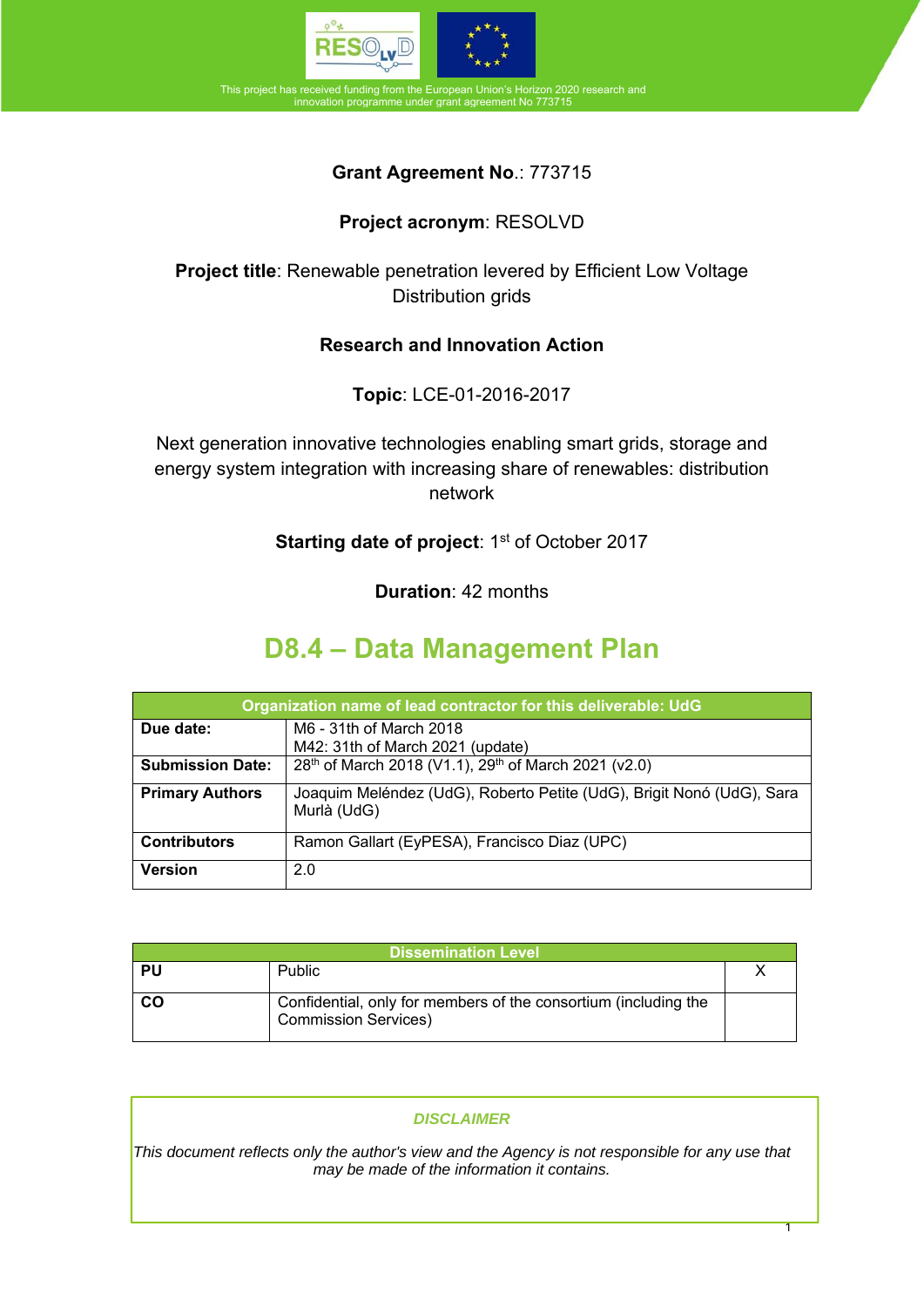

# **Deliverable reviews**

| <b>Revision table for this deliverable:</b> |                         |                                              |  |  |  |  |  |  |
|---------------------------------------------|-------------------------|----------------------------------------------|--|--|--|--|--|--|
| <b>Version 0.X</b>                          | Reception<br>Date       | $19th$ of march 2018                         |  |  |  |  |  |  |
|                                             | Revision<br>Date        | 20th of March 2018                           |  |  |  |  |  |  |
|                                             | <b>Reviewers</b>        | Heidi Tuiskula (SIN), Ramon Gallart (EyPESA) |  |  |  |  |  |  |
| <b>Version 1.1</b>                          | Reception<br>Date       | 20th of March 2018                           |  |  |  |  |  |  |
|                                             | <b>Revision</b><br>Date | 25th of March 2018                           |  |  |  |  |  |  |
|                                             | <b>Reviewers</b>        | Heidi Tuiskula (SIN), Ramon Gallart (EyPESA) |  |  |  |  |  |  |
| <b>Version 1.6</b>                          | Reception<br>Date       | 18 <sup>th</sup> of March 2021               |  |  |  |  |  |  |
|                                             | Revision<br>Date        | 19 <sup>th</sup> of March 2021               |  |  |  |  |  |  |
|                                             | <b>Reviewers</b>        | Heidi Tuiskula (SIN), Ramon Gallart (EyPESA) |  |  |  |  |  |  |
| Version 1.7                                 | Reception<br>Date       | 24th of March 2021                           |  |  |  |  |  |  |
|                                             | Revision<br>Date        | $24th$ of March 2021                         |  |  |  |  |  |  |
|                                             | <b>Reviewers</b>        | Heidi Tuiskula (SIN), Ramon Gallart (EyPESA) |  |  |  |  |  |  |
| <b>Version 2.0</b>                          | Reception<br>Date       | 26 <sup>th</sup> of March 2021               |  |  |  |  |  |  |
|                                             | Revision<br>Date        | 29th of March 2021                           |  |  |  |  |  |  |
|                                             | <b>Reviewers</b>        | Miha Smolnikar (CS), Quim Meléndez (UdG)     |  |  |  |  |  |  |

# **Contributions of partners**

Description of the contribution of each partner organisation to the work presented in the deliverable.

| <b>Partner</b> | <b>Contribution</b>                                                                                                                                                                                                                                                                                                               |
|----------------|-----------------------------------------------------------------------------------------------------------------------------------------------------------------------------------------------------------------------------------------------------------------------------------------------------------------------------------|
| <b>UdG</b>     | Owner and editor of the document in both submissions (M6 and M42 update).<br>UdG has also contributed in the sections referred to the institutional repository<br>that is proposed for storing the data.                                                                                                                          |
| <b>UPC</b>     | UPC has contributed to specify the data information regarding the data that<br>will be generated in the laboratory, at UPC.                                                                                                                                                                                                       |
| <b>EyPESA</b>  | EyPESA has contributed to specify the information for the case of data<br>generated in the real low voltage grid collected by a SCADA system, through<br>the remote terminal units (RTU), aggregator concentrator links and the Data<br>Concentrator Units (DCU) and smart meter as well as DSO data from GIS,<br>ERP DB systems. |
| СS             | CS has contributed to the specification of PMU and PQM management.                                                                                                                                                                                                                                                                |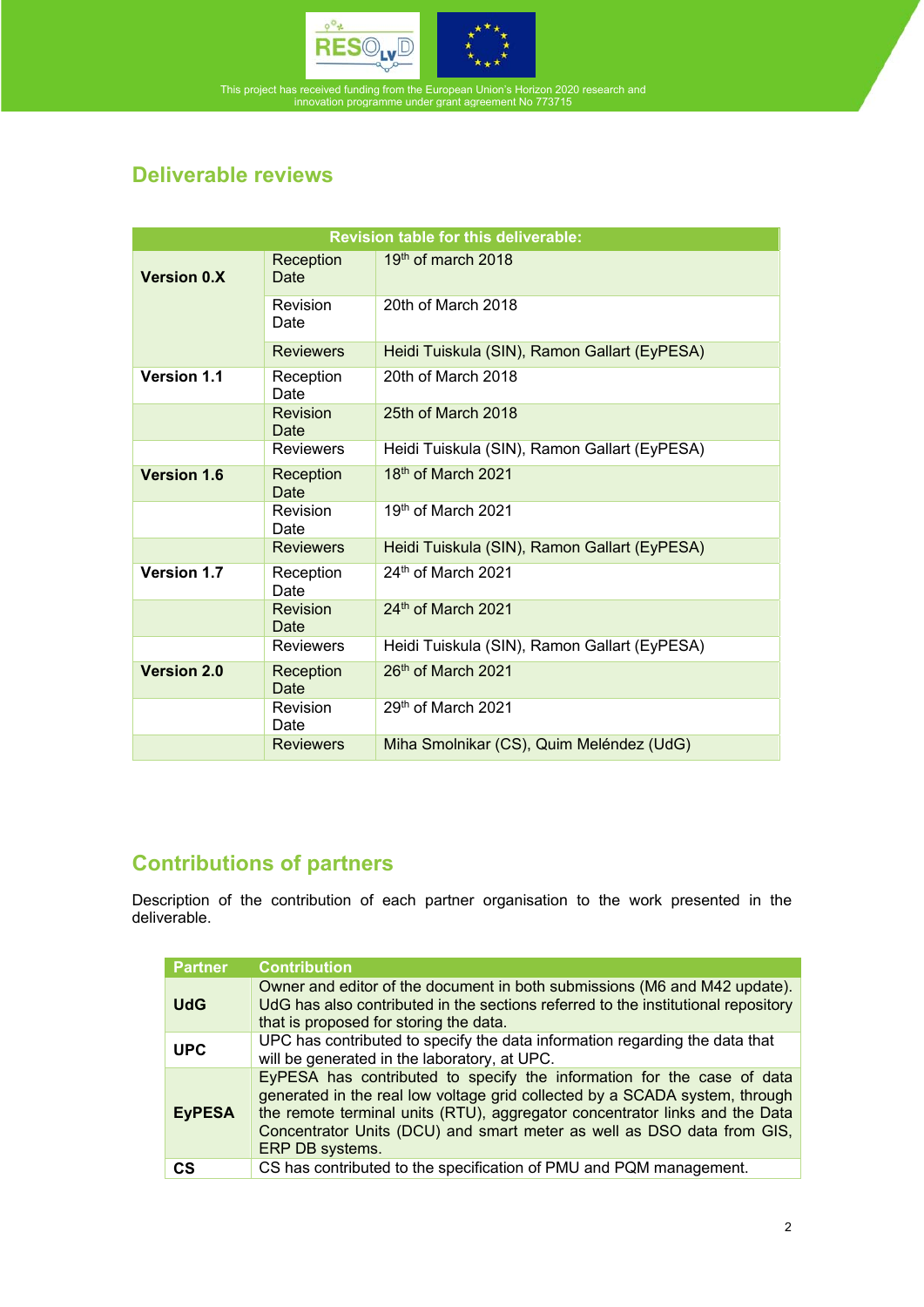

# **Table of contents**

| 1. |                                                                                                                                                                             |  |
|----|-----------------------------------------------------------------------------------------------------------------------------------------------------------------------------|--|
|    | 1.1.                                                                                                                                                                        |  |
|    | 1.2.                                                                                                                                                                        |  |
| 2. |                                                                                                                                                                             |  |
|    | 2.1.                                                                                                                                                                        |  |
|    | 2.2.                                                                                                                                                                        |  |
|    | 2.3.                                                                                                                                                                        |  |
|    | 2.4.                                                                                                                                                                        |  |
|    | 2.5.                                                                                                                                                                        |  |
|    | 2.6.                                                                                                                                                                        |  |
|    | 2.7.                                                                                                                                                                        |  |
|    |                                                                                                                                                                             |  |
|    | $3.1 -$                                                                                                                                                                     |  |
|    | 3.1.1.                                                                                                                                                                      |  |
|    | 3.1.2.<br>Outline the identifiability of data and refer to standard identification mechanism.                                                                               |  |
|    | Do you make use of persistent and unique identifiers such as Digital Object Identifiers?  10                                                                                |  |
|    | 3.1.3.                                                                                                                                                                      |  |
|    | 3.1.4.                                                                                                                                                                      |  |
|    | 3.1.5.                                                                                                                                                                      |  |
|    | Specify standards for metadata creation (if any). If there are no standards in your<br>3.1.6.                                                                               |  |
|    | discipline describe what type of metadata will be created and how  11                                                                                                       |  |
|    | 3.2.                                                                                                                                                                        |  |
|    | Specify which data will be made openly available. If some data is kept closed<br>3.2.1.                                                                                     |  |
|    |                                                                                                                                                                             |  |
|    | 3.2.2.                                                                                                                                                                      |  |
|    | 3.2.3.<br>Specify what methods or software tools are needed to access the data. Is<br>documentation about the software needed to access the data included. It's possible to |  |
|    |                                                                                                                                                                             |  |
|    | Specify where the data and associated metadata, documentation and code are<br>3.2.4.                                                                                        |  |
|    |                                                                                                                                                                             |  |
|    | Specify how access will be provided in case there are any restrictions 12<br>3.2.5.                                                                                         |  |
|    |                                                                                                                                                                             |  |
|    | 3.3.1. Assess the interoperability of your data. Specify what data and metadata                                                                                             |  |
|    | vocabularies, standards or methodologies you will follow to facilitate interoperability.  12                                                                                |  |
|    | 3.4.                                                                                                                                                                        |  |
|    | Specify how the data will be licensed to permit the widest reuse possible  13<br>3.4.1.                                                                                     |  |
|    | Specify when the data will be made available for re-use. If applicable, specify why<br>3.4.2.                                                                               |  |
|    |                                                                                                                                                                             |  |
|    | Specify whether the data produced and/or used in the project is useable by third<br>3.4.3.                                                                                  |  |
|    | parties, in particular after the end of the project. If the re-use of some data is restricted,                                                                              |  |
|    |                                                                                                                                                                             |  |
|    | 3.4.4.                                                                                                                                                                      |  |
|    | Specify the length of time for which the data will remain re-usable  13<br>3.4.5.                                                                                           |  |
| 4. |                                                                                                                                                                             |  |
|    | Estimate the costs for making your data FAIR. Describe how you intend to cover these<br>4.1.                                                                                |  |
|    | 13<br>costs                                                                                                                                                                 |  |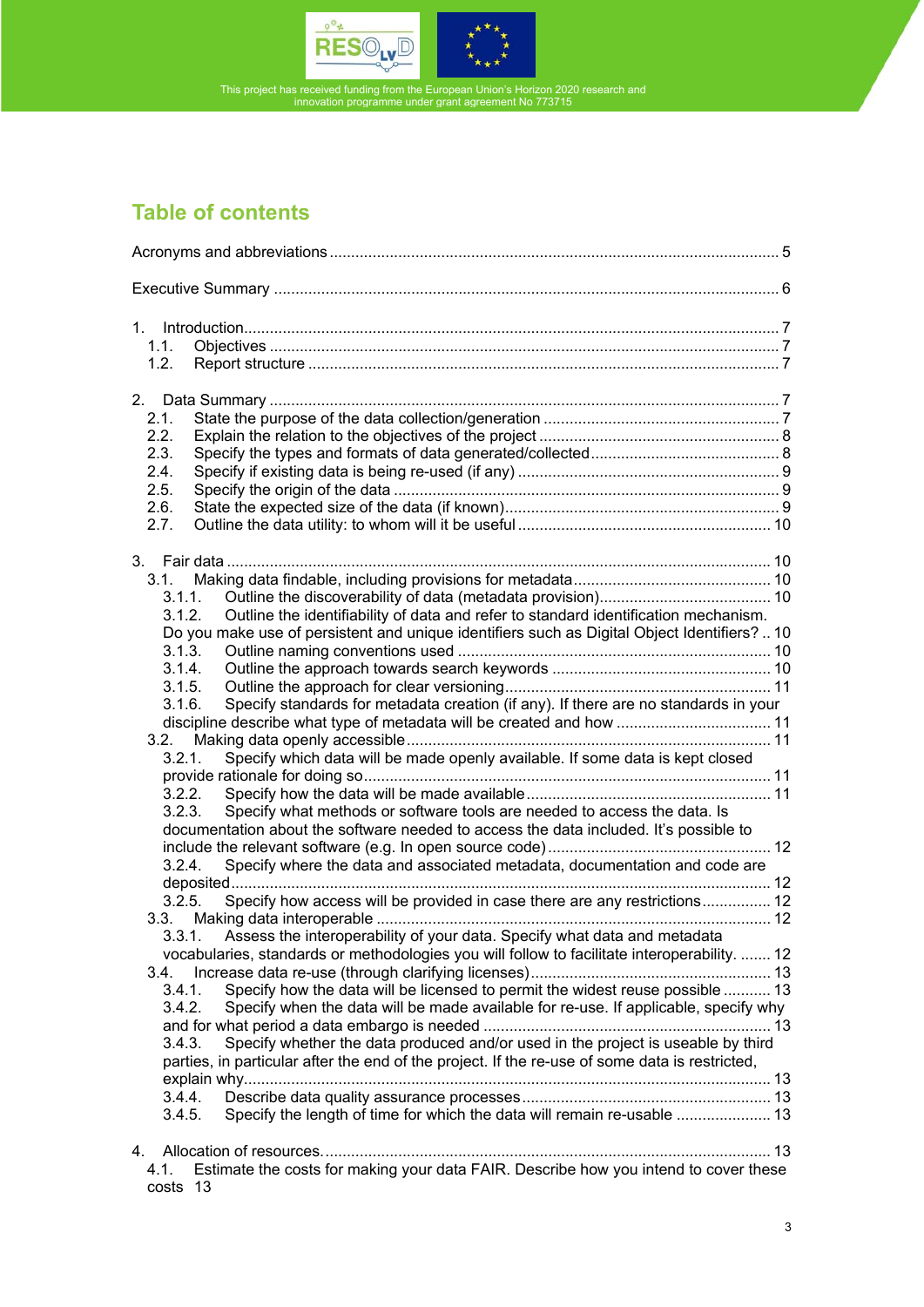

|  | 4.2. Clearly identify responsibilities for data management in your project  14<br>4.3. Describe costs and potential value of long term preservation 14 |  |
|--|--------------------------------------------------------------------------------------------------------------------------------------------------------|--|
|  | 5.1. Address data recovery as well as secure storage and transfer of sensitive data 14                                                                 |  |
|  | 6. Ethical aspects to be covered in the context of the ethics review, ethics section of DoA and                                                        |  |
|  |                                                                                                                                                        |  |
|  |                                                                                                                                                        |  |
|  |                                                                                                                                                        |  |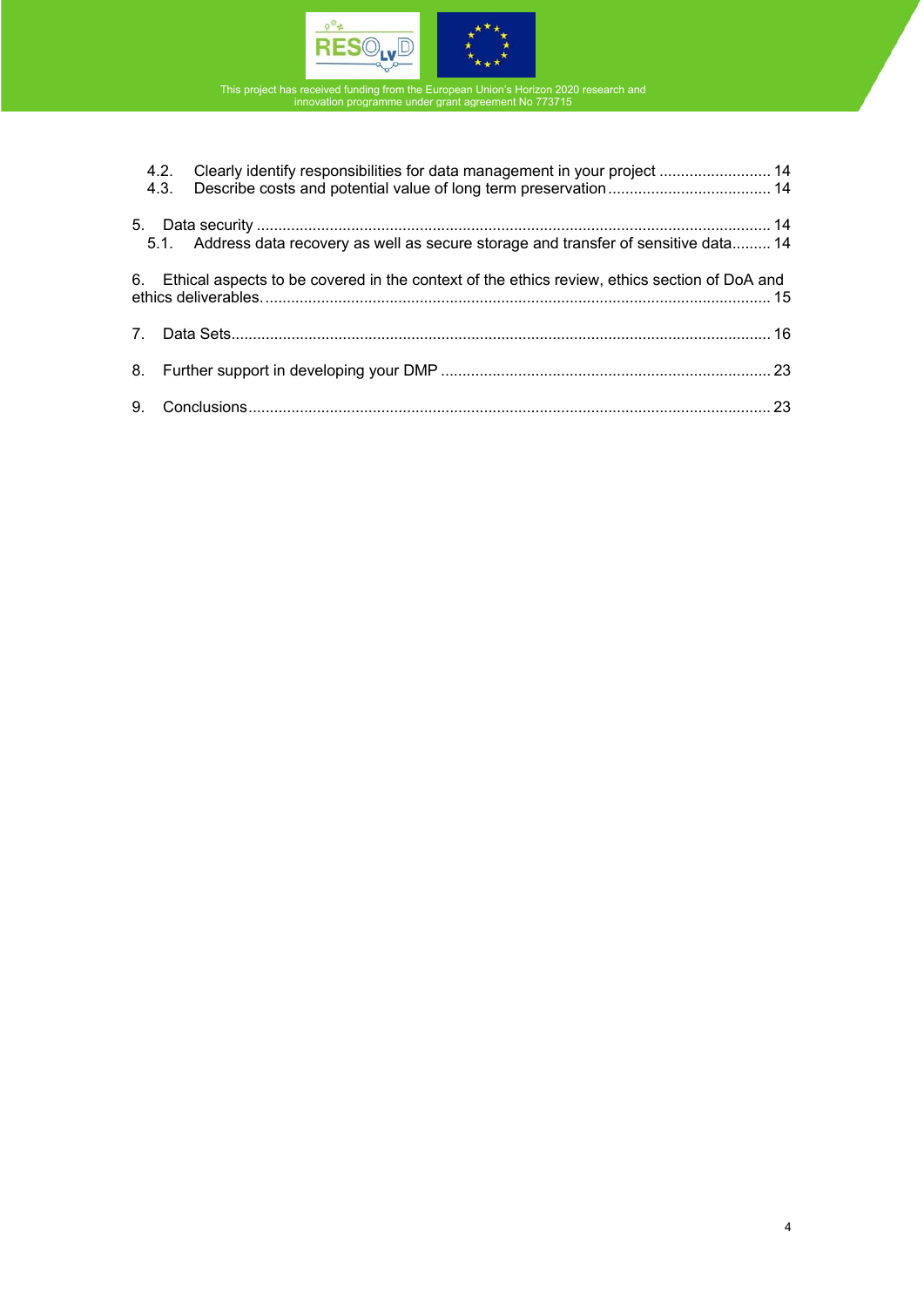



# **Acronyms and abbreviations**

- AMI Advance Metering Infrastructure<br>API Application Program Interface
- Application Program Interface
- CSUC Consortium of Libraries Universitaries of Catalonia
- CIM Common Information model
- CUPS From Spanish, Universal Supply Point Code
- DB Data Base
- DC Data Center<br>DMP Data Manage
- Data Management Plan
- DoA Description of Action<br>DCC Digital Curation Cente
- DCC Digital Curation Center<br>DSO Distribution System Ope
- Distribution System Operator
- FAIR Findable, Accessible, Interoperable and Reusable<br>KPI Key Performance Indicator
- KPI Key Performance Indicator<br>LV Low Voltage
- Low Voltage
- MDC Meter Data Collector
- MDMS Meter Data Management System
- ORD Open Research Data
- PMU Phasor Measurement Unit
- RTU Remote Terminal Units<br>R+D Research and Develop
- Research and Development
- SCADA Supervisory Control And Data Acquisition<br>UK United Kindgdom
- UK United Kindgdom<br>w.r.t. with respect to
- with respect to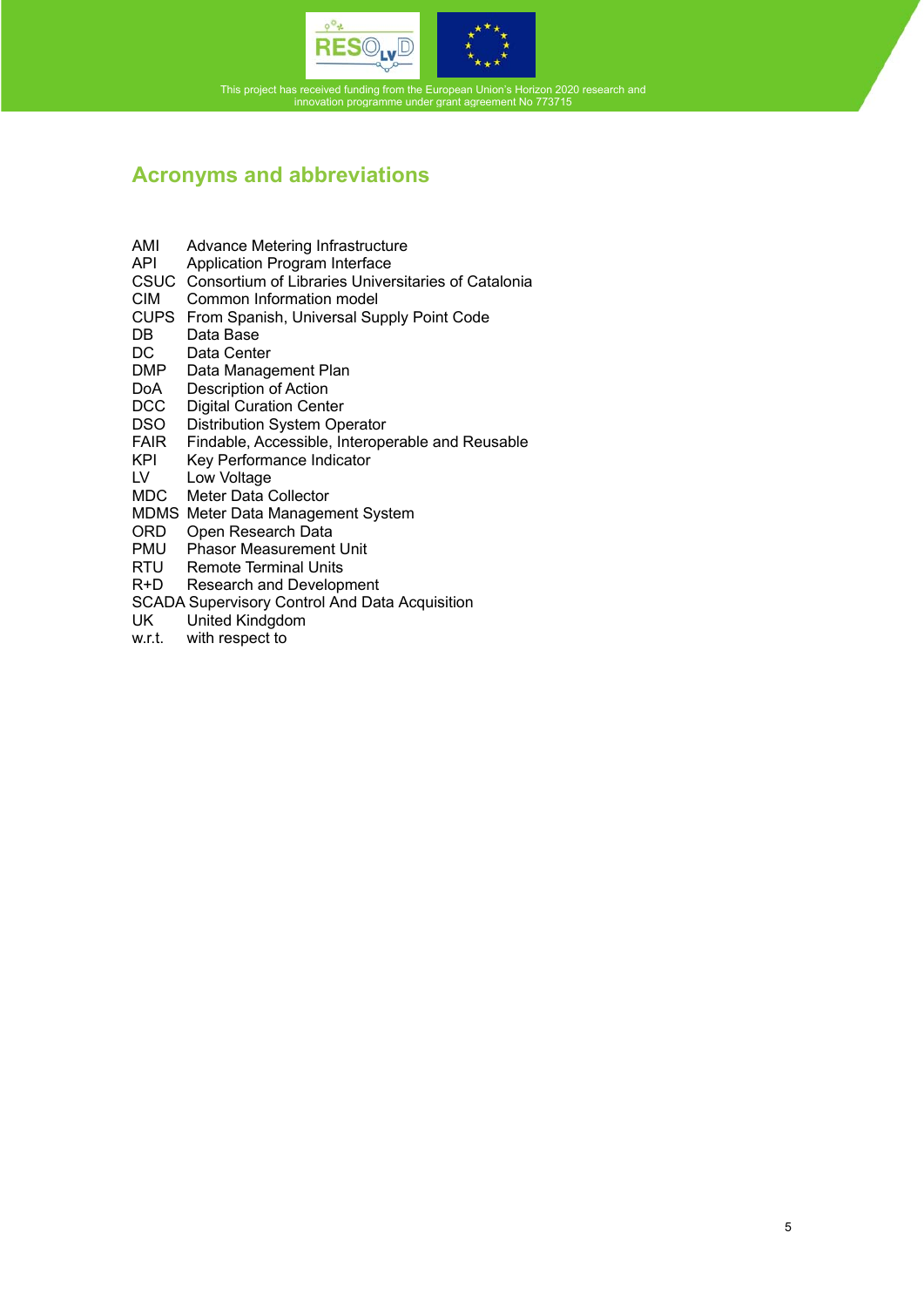

# **Executive Summary**

RESOLVD project aimed to join the H2020 pilot on Open Research Data (ORD). The consortium agreement reflects the common position of the consortium w.r.t. data management plan (DMP), which follows the FAIR (Findable, Accessible, Interoperable and Reusable) principles.

In accordance with the "Guidelines on FAIR on Data Management in Horizon 2020" (Version 3.0, 26 July 2016), this deliverable details:

- What data the project has collected and generated;
- Whether, and how, this data will be exploited or shared and made accessible/open for verification and re-use;
- How this data will be curated and preserved.

The first version of the data management plan was submitted in M6 and was approved by the EC the 25<sup>th</sup> of February 2019. Data Management Plan has been a live document and this new version, submitted in M42 of the project, updates those significant changes or information updates arisen during project execution. This update has been mainly focused on including the data sets and updated information proving the compliance of the project with Article 29 of the Grant Agreement.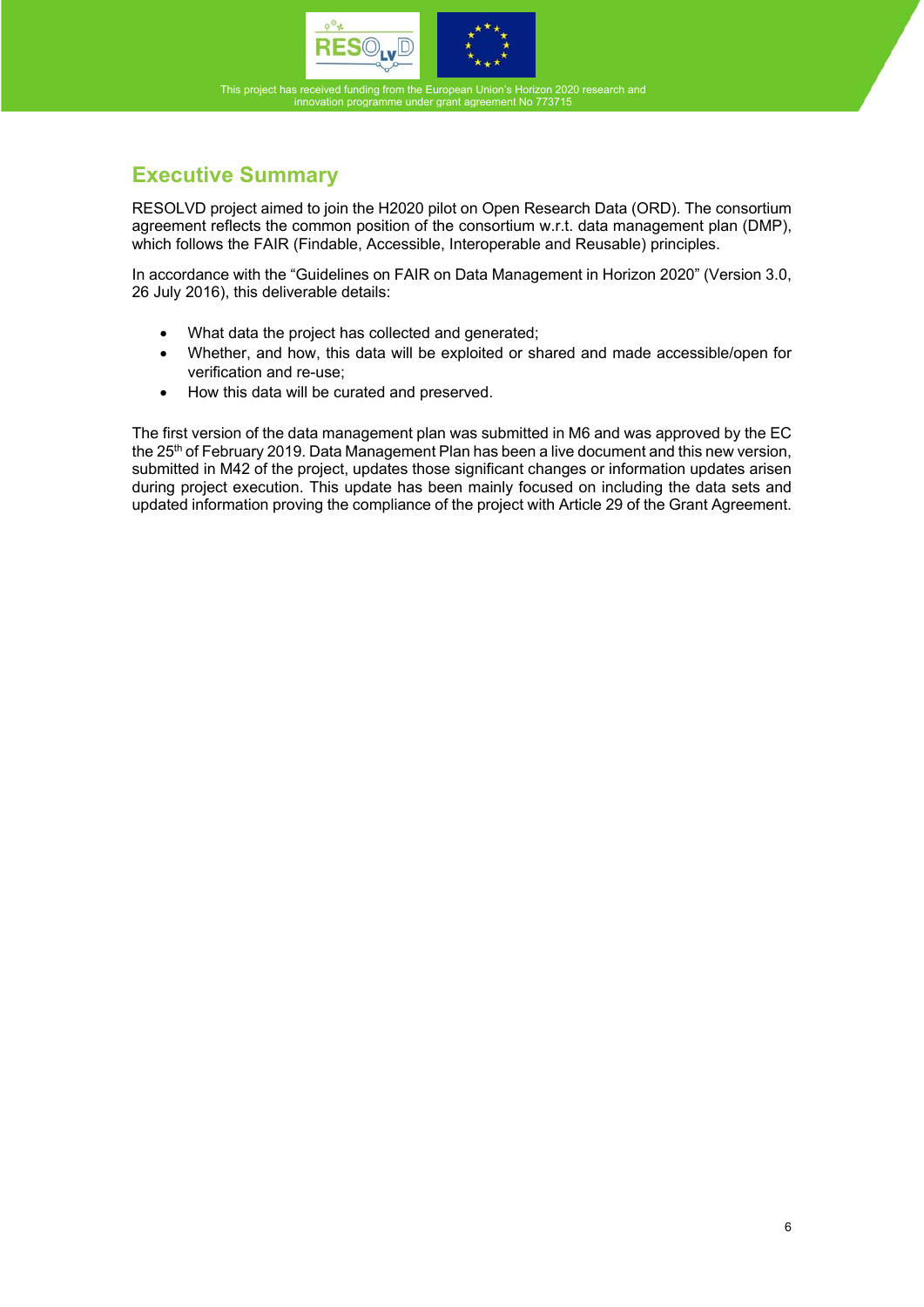



# **1. Introduction**

#### **1.1. Objectives**

This data management plan aims to guarantee replicability, scalability and benchmarking of validated results of the project; in particular, those presented in scientific publications, addressing the following objectives that will be detailed in the different sections:

- Identification of the types of data that RESOLVD has generated, including typology, origin, volume, formats and files.
- Definition of how the data will be organized and managed and documented guaranteeing the good quality of the data.
- Description of the storage strategy during the project execution and data preservation (repository).
- Definition of the project data policies, including issues related to intellectual property.
- Costs analysis regarding data preservation and storage.

#### **1.2. Report structure**

The preparation of this deliverable has consisted on answering the questions requested in the Guidelines on FAIR on Data Management in Horizon 2020. Core sections in D8.4 are organised as follows:

- Section 2: it describes in detail the summary of the data that have been generated/collected in the project, explaining the purpose of the data generation/collection, its relation with the objectives of the project, including also its origin, types and formats, etc.
- Section 3: it includes all the questions referred to make the data findable, accessible, interoperable and re-usable through the proposed repository.
- Section 4: it explains the allocation of resources and cost foreseen for data preservation.
- Section 5: it addresses data recovery as well as secure storage and transfer of sensitive data.
- Section 6: it considers the ethical issues taking into account regarding sensitive information, if it's the case.
- Section 7: New section in the deliverable update (M42), containing the necessary information about the project publications and the research data needed to validate the results presented in the deposited scientific publications.

# **2. Data Summary**

#### **2.1. State the purpose of the data collection/generation**

The data used in the RESOLVD project has been oriented to improve knowledge on how power flow behaves in the low voltage grid, considering a relevant increase of presence of distributed renewable generation and high variability on demand. The general purpose of the project RESOLVD is to act (schedule and control) on the low voltage grid in order to increase efficiency. With this aim, data has served (and will be in the future) in the following purposes:

- Enhance grid observability when monitoring: improve knowledge on demand/generation profiles, power flow computation, etc.
- Modelling demand and generation for forecasting purposes: training of machine learning algorithms to forecast demand and generation in specific points of the grid.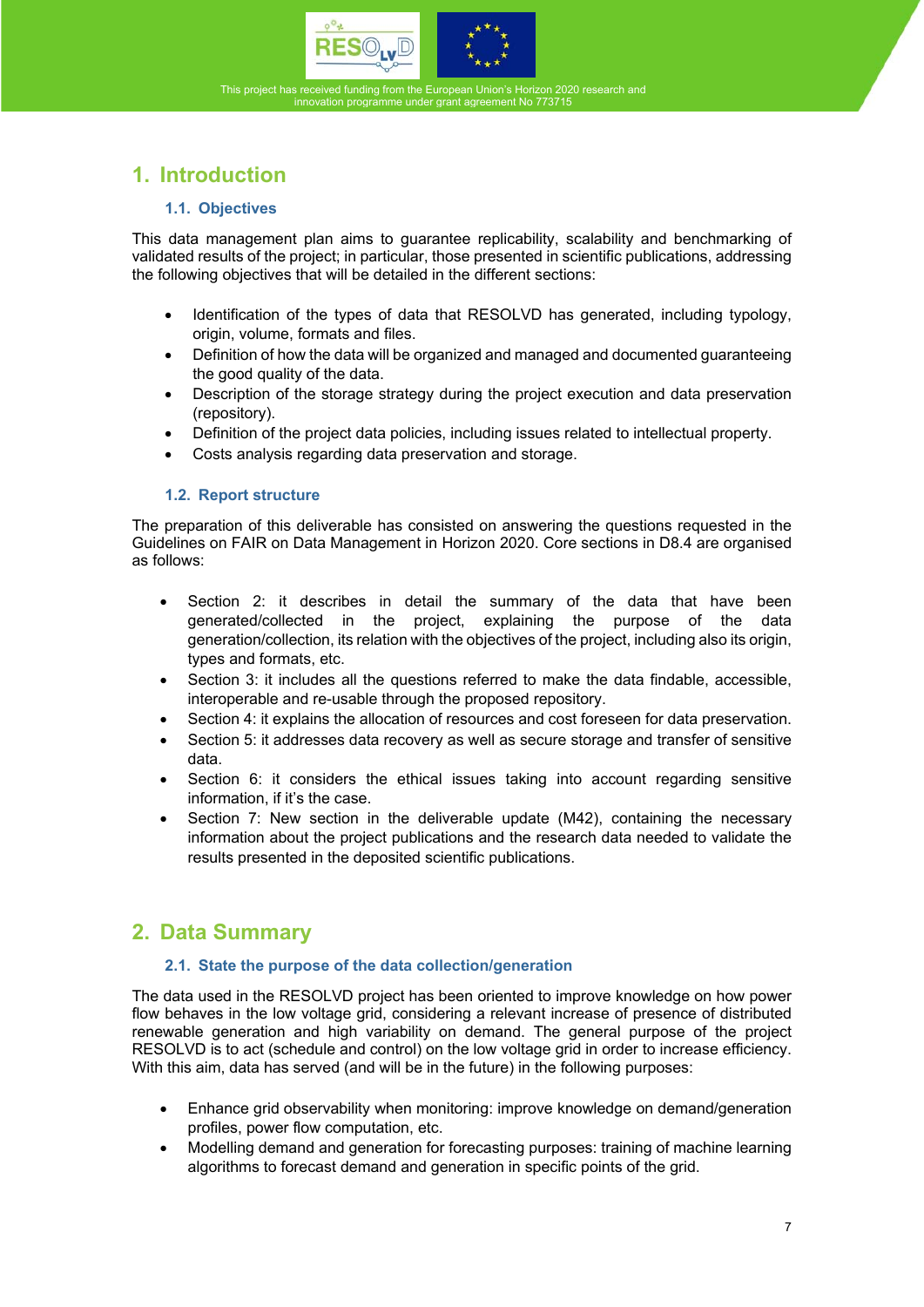



 Test and performance evaluation of both, technologies developed as part of the RESOLVD solution, and computation of KPIs during project validation: validation of proposed solution and quantification of improvements based on indicators.

#### **2.2. Explain the relation to the objectives of the project**

The overall objective of RESOLVD is to improve efficiency and the hosting capacity of distribution networks in a context of highly distributed renewable generation by introducing energy flexibility and control by acting on the grid. This deliverable describes dependencies of data being collected and generated with specific objectives derived from this primary one:

- Design, develop and test new hardware for monitoring and acting on the grid: These new devices will acquire physical measures of power and energy that will be used for monitoring and control.
- Resilient and efficient scheduling and operation of the LV grid: data from specific point of the grid will be used for modelling demand and generation and further forecasting.
- Analyse potential business models: data from different sources will be used to compute KPIs (D5.4 and D6.5, also submitted in M42) to be used in cost-efficiency analysis of different business models.

#### **2.3. Specify the types and formats of data generated/collected**

The datasets collected within the project are experimental, coming from both laboratory and a real scenario provided by UPC and EyPESA respectively. In the case of data generated in the laboratory, at UPC premises, data refers to time series of active and reactive power exchanged by the power electronics device, i.e. energy router (ER) and the state of batteries (level of charge and voltage level). Data is acquired through a test platform where the devices are attached to.

In the case of data generated (see section 6 for ethical issues) in the real low voltage grid provided by EyPESA, information has been collected by a SCADA system, through the remote terminal units (RTU) or / and aggregator concentrator links connected to smart meters. They include electrical variables such as active power, reactive, power, apparent power, voltage and currents and have been delivered as tables in \*.csv files extracted from SCADA data base. The real environment has allowed access to data collected by the metering infrastructure through Data Concentrator Units (DCU) and smart meter. This data set includes energy (active and reactive), voltage and/or current acquired periodically and updated daily to the control center. This data is associated to the metering point with an identifier known as Universal Code of Supplier Point (Spanish acronym: CUPS) and the format should be in \*.xml or \*.csv. It would be provided form the smart metering data base.

Data from PMU and PQM instruments developed within the project and deployed in the pilot has been collected by local ePCs and/or sent via MQTT protocol to collection and control server at Comsensus premisis. PMU data includes time series of voltage phasors, current phasors, grid frequency and change of grid frequency. PQM data includes time series of voltage, current, active power, reactive power, voltage and current estimated THD, power factor, grid frequency and harmonics of current including the fundamental. All data is stored in Influx database and can be access directly via API or exported in CSV format. PMU data is stored on the local ePC for 14 day. Aggregation of the stored data is sent to the main server each second to reduce needed bandwidth and data volume over LTE. In case of event detection the full resolution data is transmitted to the main server and stored in the database.

Data files used for validation of algorithms reported in published papers (see section 7) are also available in \*.csv files.

Apart from the data coming from RESOLVD consortia, the project has also used external data collected within the OpenLV project (United Kingdom), signing a confidential agreement through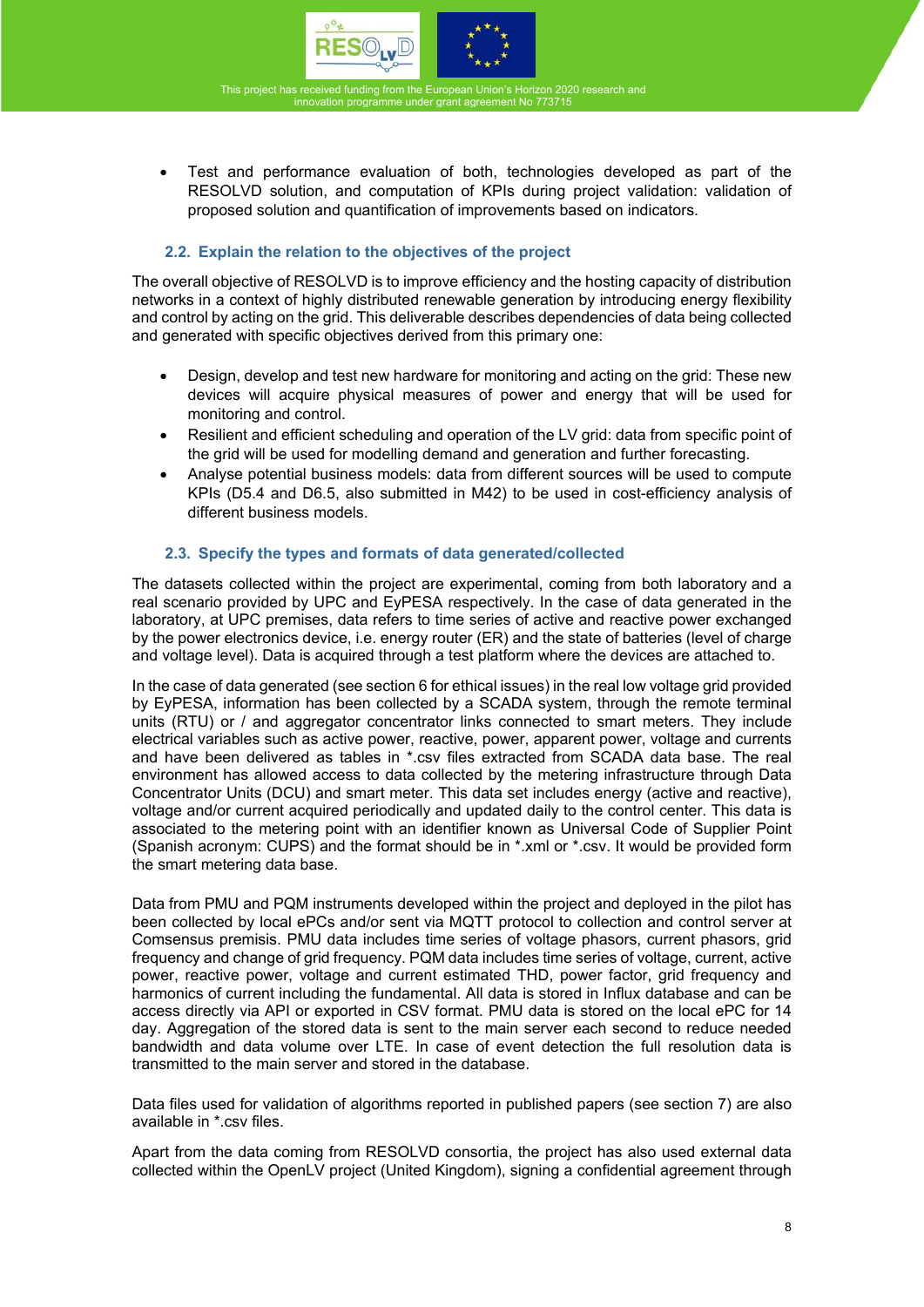



UdG. These set of data was used to develop a monitoring strategy within the RESOLVD project. Those data consist of average, minimum, and maximum phase voltage and line current magnitudes, average active and reactive power, and active and reactive energy recorded every minute from June 2018 to December 2019. They were made available in .csv format, with new data updated every month.

#### **2.4. Specify if existing data is being re-used (if any)**

Weather data is also relevant for either electricity generation (PV generation) and consumption forecasting. In the 1st version of this deliverable (submitted in M6), the Servei Meteorològic de Catalunya (Catalan Weather Service) was proposed and already contacted to provide hourly data from of the solar irradiation, temperature, wind speed and direction and humidity registered by the automatic weather stations placed in villages of Gurb and Orís. closer to the pilot of the project.

However, the project has opted out this option, and finally, weather forecast required as input for generation (PV generation) and demand forecasting has been provided by global services making RESOLVD forecasting independent of local meteo providers. In that sense data used during the whole project has been obtained from Darksky (https://darksky.net/) and Solcast (https://solcastglobal.com/), thorough the API service they offer. Thus, data is directly available through this provider.

#### **2.5. Specify the origin of the data**

Data described in subsection 2.3 are generated within the project. In the case of data collected in the laboratory, it will be gathered by data acquisition systems already installed in the laboratory. Measurements refer to electrical magnitudes. In the case of real low voltage grid provided by EyPESA, the data will be obtained from SCADA and the metering infrastructure through the Meter Data Collector (MDC) systems. As mentioned other instruments as PMU and PQM have been deployed in the grid during the project to provide data specified in subsection 2.3.

External data collected within the OpenLV project mentioned in subsection 2.3, came from OpenLV devices deployed at real LV networks in the UK.

Last, as mentioned in section 2.4, weather data has been directly provided by Darksy and Solcast providers, and information is available in its servers.

#### **2.6. State the expected size of the data (if known)**

Data generated in the laboratory, at UPC, the expected size of the data does not exceed few MB in volume in the format of Excel files.

Data from the real low voltage grid scenario, see Table 1, has two main sources with different time resolution: Data coming from smart meters in the validation area generate 75 kB every day with a granularity of 60 minutes. On the other hand, data collected from the SCADA does not exceed 200 kB every day with a granularity of 3 minutes. Representative data is supposed to cover one year representing a volume of around 100MB (275kB x 365= 100375kB). PMU and PQM instruments can supply registers at higher sampling (every second) frequency.

Taking into account the information flow among the different actors in RESOLVD solution at the real, the size of data can be summarised (at 16/3/2021) as:

| <b>Information Flow</b>      | <b>Description</b>                                                           | <b>Size</b>                      |
|------------------------------|------------------------------------------------------------------------------|----------------------------------|
| SCADA -> PED                 | Petitions every 4 seconds of 6,9 MBytes/day<br>about 320 bytes               |                                  |
| <b>SCADA -&gt; RTU (104)</b> | Measurements<br>every 12 seconds of 320<br>bytes                             | received $\vert$ 2,3 MBytes /day |
| Platform -> SCADA            | Assuming a data poll every<br>minute, and about 1.825<br>bytes per each poll | 2.620 kBytes / day               |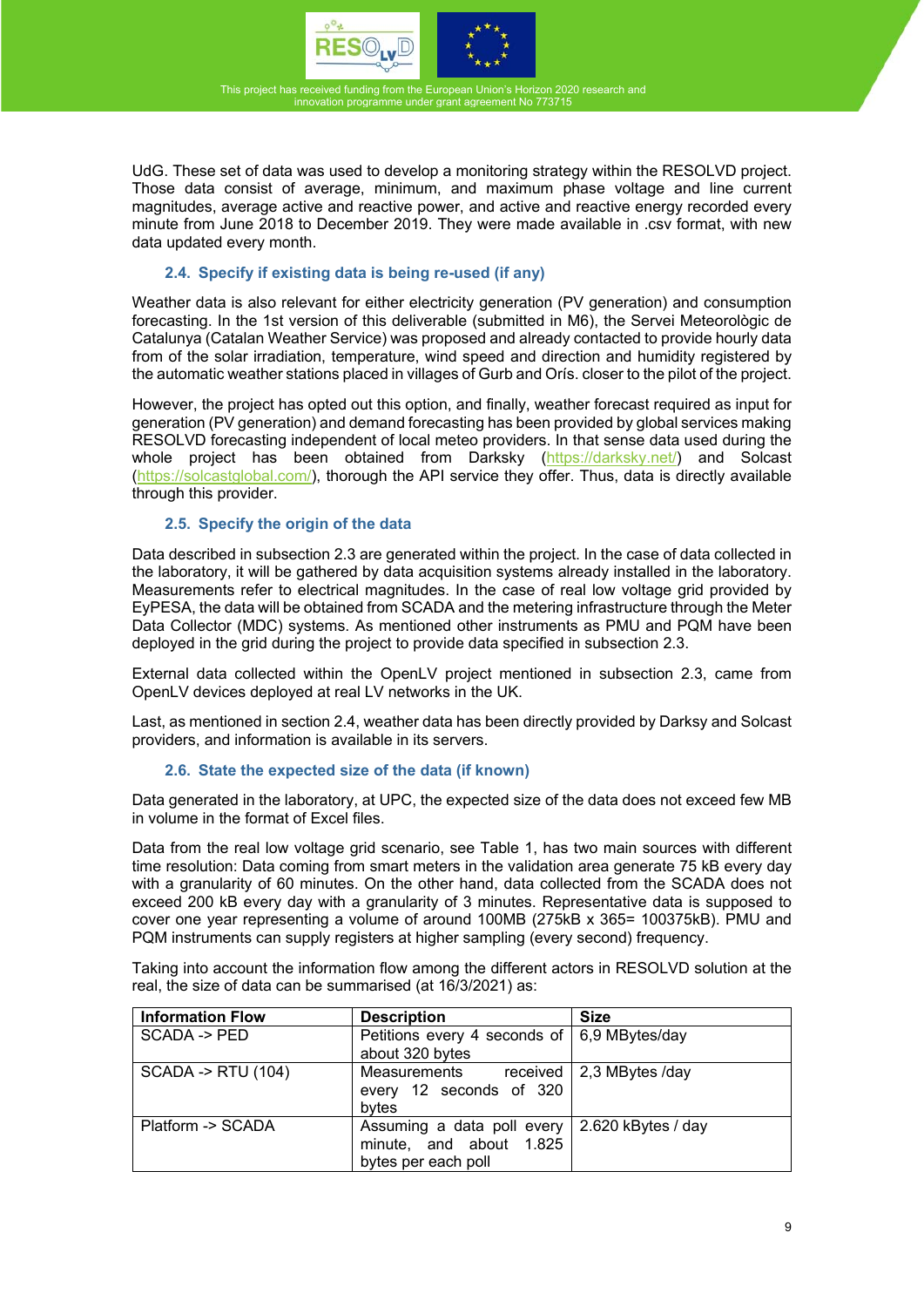

| MDMS->Platform | Smart meter curves sent once   2.725 kBytes/day<br>per day |                            |
|----------------|------------------------------------------------------------|----------------------------|
| PMU -> WAMS    | Measurements<br>every 1 seconds of 700 bytes               | received   61 MBytes / day |
| PQM -> WAMS    | received  <br>Measurements<br>every 1 seconds of 300 bytes | 26 MBytes / day            |

Table 1 Information flow and size (real scenario)

In the case of the external data collected within the OpenLV project over a month at individual substations have been made available as .csv files, with approximate size of 300 kB.

Last, regarding the weather data, the size of the files is no higher than 6-7MB for both training and forecasting models.

#### **2.7. Outline the data utility: to whom will it be useful**

The datasets generated in the project could be useful for those electricity actors and stakeholders (DSO, aggregators, technology and R+D providers, etc.) that have interest in the low voltage energy management and business models involving LV network operation (distributed resources generation, energy islands, aggregation, demand response, etc.). Data will be also useful for scientists to check theoretical results and test algorithms (see section 7).

### **3. Fair data**

#### **3.1. Making data findable, including provisions for metadata**

#### **3.1.1.Outline the discoverability of data (metadata provision)**

The metadata standards proposed to describe the dataset will be the Dublin Core and Datacite Schema, as they are a flexible and common used standards and are also the ones adopted by the European Open AIRE repository.

#### **3.1.2.Outline the identifiability of data and refer to standard identification mechanism. Do you make use of persistent and unique identifiers such as Digital Object Identifiers?**

Data will be make open through AIRE compatible repositories. Identification of data in such repositories is given by unique and persistent HANDLE. For example, the UdG institutional repository "https://dugi-doc.udg.edu/", assigns a unique and persistent URL to access the document and dataset following the format: http://hdl.handle.net/10256/.

#### **3.1.3.Outline naming conventions used**

Datasets identification have not been set in a unique way. They may follow a naming based on the following convention: Data <WPno> <serial number of dataset> <dataset title>. Example: Data WP2\_1\_User generated content. In any case, a readme txt file will accompany the different datasets used for publications in the corresponding repository (see section 7).

#### **3.1.4.Outline the approach towards search keywords**

Data sets have to be findable easily, rapidly and identically. Therefore, standard measures have to be used to identify the data sets. This can include the definition and use of naming conventions, search keywords, version numbers, metadata standards and standard data identifiers. With respect to keywords, the following list is proposed at this stage of the project execution: Energy systems (production, distribution, application), energy collection, conversion and storage, renewable energy, low voltage grid flexibility, advanced power electronics, storage management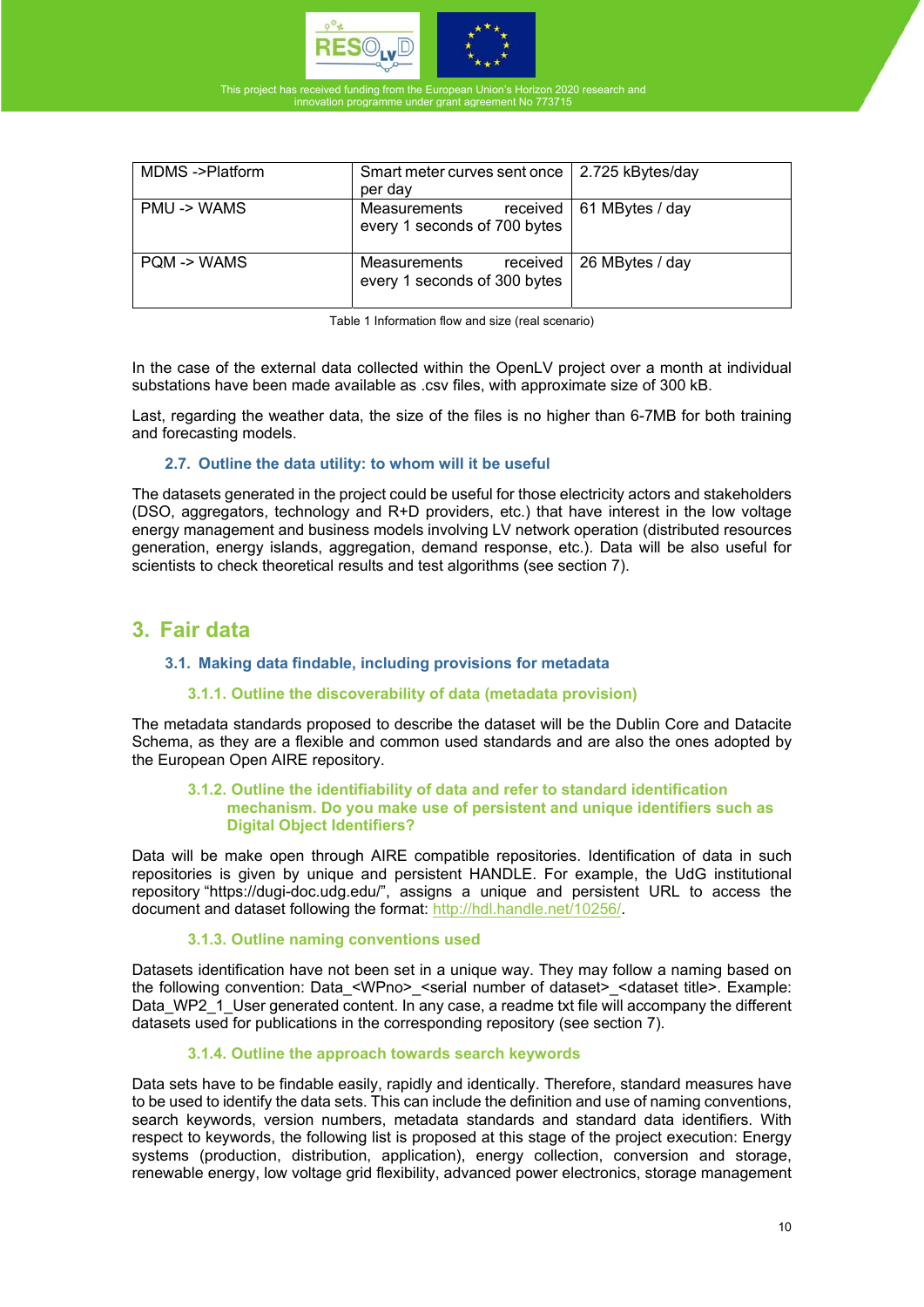



at grid level, generation and demand forecasting, scheduling, self-healing, monitoring, PMU, cybersecurity, energy business models.

Additionally, it's been agreed to follow the Smart Grid Architecture *Model* (SGAM) to describe the different use cases proposed in the project in WP1, and therefore, all variables naming will be based on this existing model when covered by the model. Moreover, SCADA systems used by EyPESA respectively use tele-control standards IEC-60870-5-104 / EyPESA Profile, 61850 for standards of substation/grid automation and IEC 61970 (Common Information model, CIM). The data aggregated in WAMS is stored in Influx database as a timeseries. This enables simplified searching by time frame or data type. In the next updates of this data management plan, we will revise if all these standards do have or not, a list of keywords and/or meta data.

#### **3.1.5.Outline the approach for clear versioning**

The repository will host the final data. It's not a working tool. Thus, there will not be any versioning management for the data used in the project. Moreover, due to the nature of the data (electrical variables such as active power, reactive, power apparent power, voltage, currents, etc.), it is not necessary to consider different versions of them.

#### **3.1.6.Specify standards for metadata creation (if any). If there are no standards in your discipline describe what type of metadata will be created and how**

Each file associated with data will be accompanied with unique specified metadata in order to allow ease of access and re-usability. Standards such as the Dublin Core and Datacite following the guidelines recommended by OpenAire. Standards indicated in section 3.1.4 will be analysed to identify metadata they're using (or not).

#### **3.2. Making data openly accessible**

#### **3.2.1.Specify which data will be made openly available. If some data is kept closed provide rationale for doing so**

In the case of data generated in the laboratory, there is no reason to constrain the open access to the data included. However, the data collected in the real low voltage will have two origins. First EyPESA, as owner of the grid where the pilot will be deployed will provide data collected in its own infrastructure (SCADA, AMI systems). Second, instruments and technologies (i.e PQM and PMUs) developed in the project will produce other data. The second dataset will be made open whereas the first will be supplied by the company to the consortium under private and confidential conditions. When it is necessary to open this first data, for example to illustrate transformation and dependencies with the second set or to make publications replicable and more relevant, a specific authorization from data owner will be managed.

In the case of externa data (OpenLV project), UdG has signed a Confidentiality agreement and therefore this external data will not be publicly published.

For the case of Weather data, it's available in the providers's repositories, as it is mentioned in sections 2.4 and 2.5.

#### **3.2.2.Specify how the data will be made available**

Laboratory and PMU/PQM data will be made available after publication of corresponding research. Research could be included either in project deliverables or articles. No embargo expected.

Company owned data (EyPESA) will follow two strategies depending on the typology of data:

- 1) Data needed after publication of a contribution of research: will be opened without constraints.
- 2) Data needed to exchange information with the platform and stakeholders, without reproducing any specific research result being published: criteria explained in the section 3.2.1 of this document will be followed.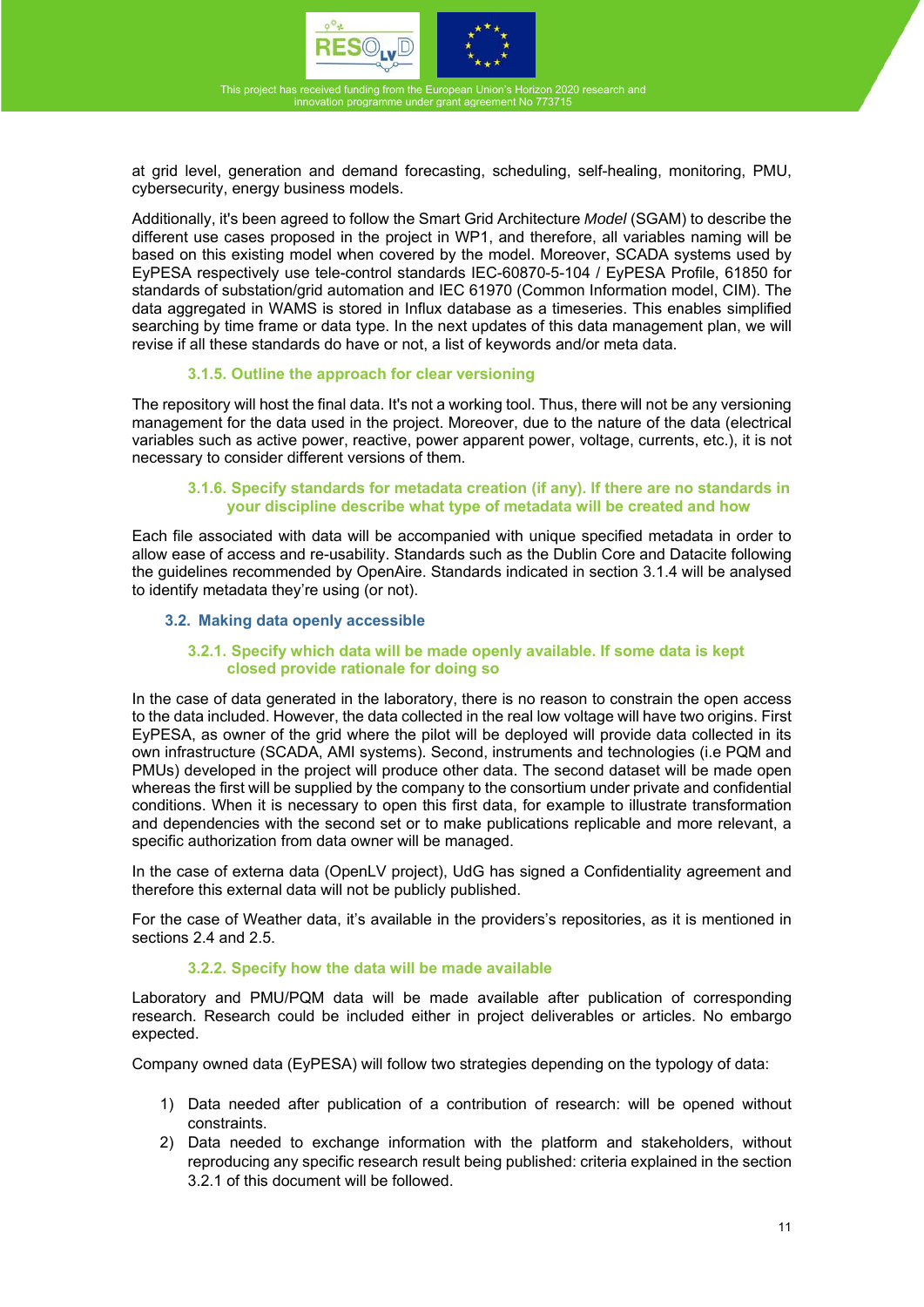



#### **3.2.3.Specify what methods or software tools are needed to access the data. Is documentation about the software needed to access the data included. It's possible to include the relevant software (e.g. In open source code)**

Data from experiments, delivered as data tables, will be made available in text files ('xlsx', 'csv', 'xml', 'json') easily accessible with any text editor, spreadsheet software or read commands available in any software environment. When necessary a header or configuration file will be included to facilitate the reading. It is also expected to use an API, specifically from smart meters DB should be used the tool Rabbit MS in the case of asynchronous communications. For the SCADA DB it is executed to exchange information from/to folder using text files ('xlsx','csv', 'xml', 'json') easily accessible as mentioned before. Finally, data messages coming from PMU/PQM are JSON objects encoded as utf-8 strings. This historic data that are transmitted through MQTT may be accessed through an HTTP API. The API exposes InfluxDB database and enables SQLlike queries.

#### **3.2.4.Specify where the data and associated metadata, documentation and code are deposited**

The final decision about the repository where the data and publications will be deposited has been agreed to be selected by every partner. For example, UdG as the coordinator of the project, is using its institutional repository: https://dugi-doc.udg.edu/ for the publications and https://dataverse.csuc.cat/ for the data sets, and data from the UPC are stored in its institutional repository (https://upcommons.upc.edu). The rest of the partners will use other repositories such as Zenodo or equivalent.

Data coming from smart meters and SCADA are located in BDL data base and mySQL data base in tedisNET respectively, in the DSO Data Process Centre.

#### **3.2.5.Specify how access will be provided in case there are any restrictions**

According to the articles 29.2 and 29.3 of the Grant Agreement, each beneficiary must ensure open access (free of charge online access for any user) to all peer-reviewed scientific publications relating to its results. Depositing in a research data repository, the data, including associated metadata, needed to validate the results presented in scientific publications as soon as possible. Data may be used by third parties under proposed CCBY license taking into account that these data will be used under data protection law according to the agreements achieved whenever necessary.

#### **3.3. Making data interoperable**

#### **3.3.1.Assess the interoperability of your data. Specify what data and metadata vocabularies, standards or methodologies you will follow to facilitate interoperability.**

In order to facilitate interoperability, we use OAI service, that allows to serve items in XML format for harvesting metadata from other repositories.

OAI server allows to ask for records in different formats (OAI\_DC, METS,DIDL, DATACITE -We only allow this format for the openaire-data set).

Besides metadata, METS and DIDL formats offer file download uri and its preservation metadata in order to check file integrity.

OAI\_DC and DATACITE formats provide only metadata. The main problem of the OAI\_DC format, which is currently the most used standard, is that Dublin core metadata element qualifier is lost during harvesting. This may be very confusing, that's the reason why controlled vocabularies for some of these metadata elements have been created.

These vocabularies have a root that provides information on which metadata the values belong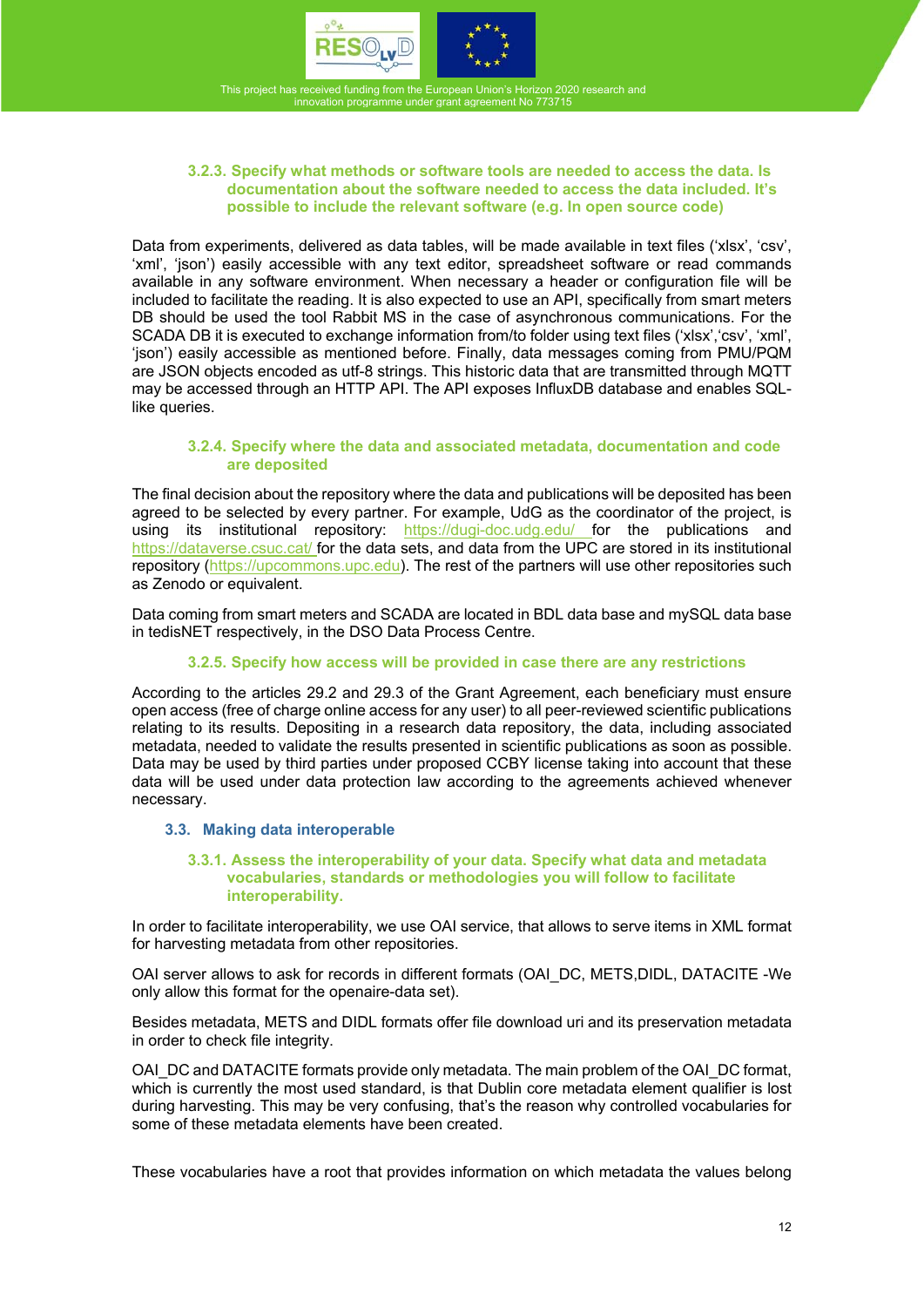

to. Specifically, they provide document type, version, access rights and whether they belong to some research program.

For item language we use ISO 639-3 standard. The DATACITE format provides a hierarchical structure that gives related information that adds value to other servers harvesting us (Not specifically DSpace repositories, they don't need to have a Dublin Core metadata system).

Finally, as stated in 3.1.4, Smart Grid Architecture *Model* (SGAM) and standards such as IEC-60870-5-104 / 60870 and standards for substation/grid automation IEC 61970 (Common Information model, CIM, 61850) will be checked in the next updates of this data management plan to analyze if they could have own vocabularies to facilitate interoperability.

#### **3.4. Increase data re-use (through clarifying licenses)**

#### **3.4.1. Specify how the data will be licensed to permit the widest reuse possible**

The documents and files associated to the datasets are proposed to be licensed through an CC BY-NC-ND 3.0 license (https://creativecommons.org/licenses/by-nc-nd/3.0/es/). During the project execution, data have been internally available for the consortium partners. It will also be findable and reusable through the final depositing repository and from OpenAire, the latest by the end of the project.

#### **3.4.2.Specify when the data will be made available for re-use. If applicable, specify why and for what period a data embargo is needed**

The data will remain re-usable after the end of the project by anyone interested in it, with no access or time restrictions.

#### **3.4.3. Specify whether the data produced and/or used in the project is useable by third parties, in particular after the end of the project. If the re-use of some data is restricted, explain why.**

Data may be used by third parties under proposed CCBY license taking into account that these data will be used under data protection law according to the agreements achieved whenever necessary.

#### **3.4.4.Describe data quality assurance processes**

Since data mining algorithms developed in WP3 will rely on the availability of data specified in section 1, it must be standardized and organized for and easy access and guaranteeing data quality. Application of data pre-processing procedures for cleaning data (missing values, repair of abnormal values, outliers avoided, etc…), and appropriate storage in files are proposed for this purpose.

#### **3.4.5.Specify the length of time for which the data will remain re-usable**

The length of time for which the data will remain re-usable correspond to the time period the repository system will be available, in accordance with the project consortia.

### **4. Allocation of resources.**

#### **4.1. Estimate the costs for making your data FAIR. Describe how you intend to cover these costs**

There are no costs associated to the described mechanisms to make the database FAIR and long term preserved. For example, this is a structural service for EyPESA, CS, UdG and UPC, and therefore, not associated to extra costs in the projects these organizations are participating. The cost will be covered at the local hosting in the context of RESOLVD, as part of the standard network system maintenance.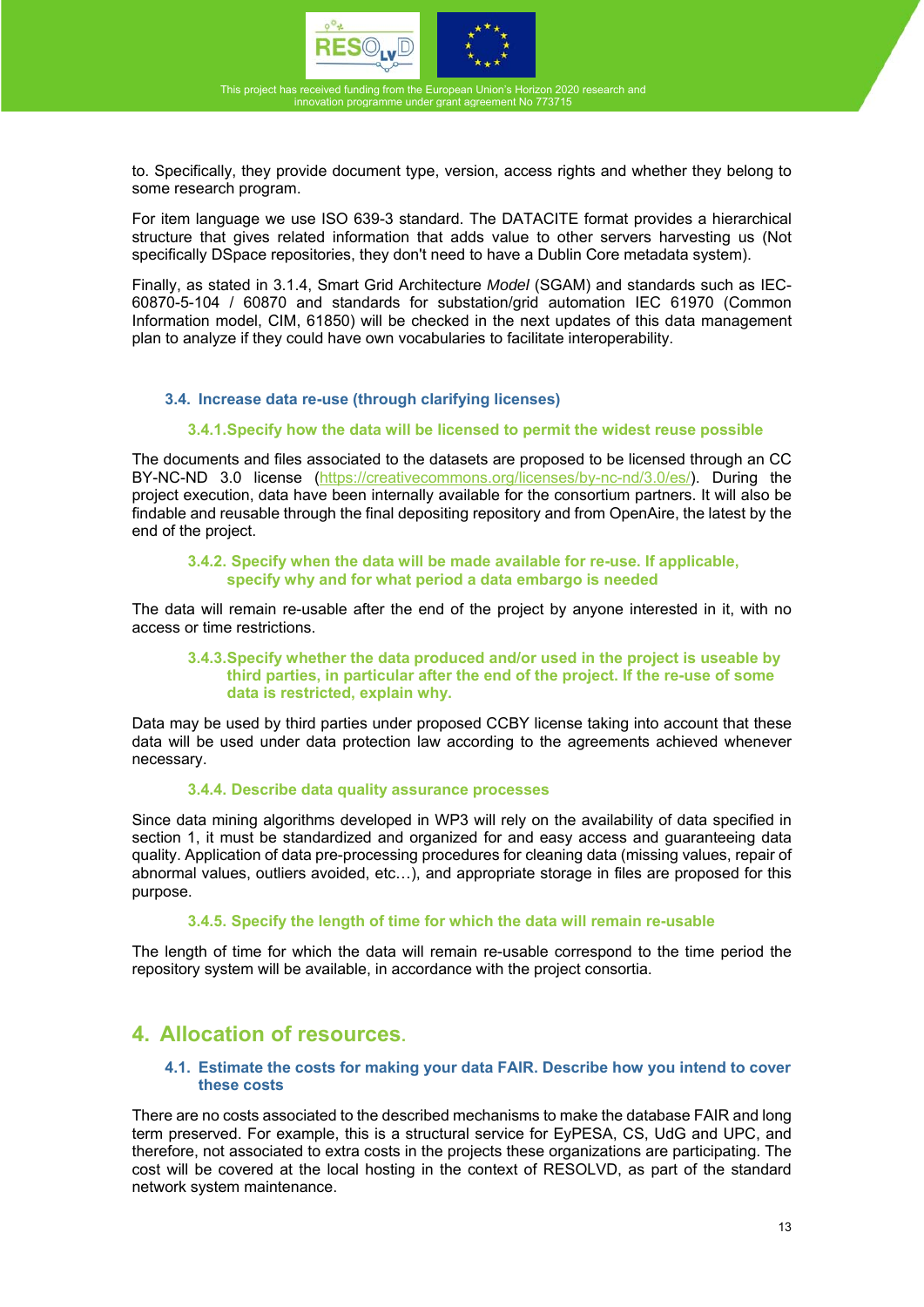



#### **4.2. Clearly identify responsibilities for data management in your project**

The project coordinator, supported by data providers, has the ultimate responsibility for the data management in the project. Moreover, the project coordinator will be the liaison between the data owners and EC.

#### **4.3. Describe costs and potential value of long term preservation**

There are no additional costs associated to the described mechanisms to make the database FAIR and long term preserved. For the case of the institutional repository at UdG and UPC, this is a structural service in the UdG not causing any extra costs in the projects in which the organization is participating.

### **5. Data security**

#### **5.1. Address data recovery as well as secure storage and transfer of sensitive data**

We are differentiating the data being used during the project execution and the final datasets that will be uploaded and made available at the institutional repository at the end of the project.

While the project is running and during the implementation of work, institutional secured google drive in the case of UdG and the UPC, Dropbox or equivalent systems have been used, so a copy of data is automatically performed. This data will not include sensitive information, as is stated in deliverables included in work package 9 (see section 6 in this document). They are hosted in a Windows 10 enterprise server.

Regarding the institutional repository at UdG, full copy is backed up 4 times a year using corresponding exportation and backups systems. In addition, there're several periodical backup on demand, and also before and after main System and applications updates.

For PQM/PMU live access, DST Root CA X3 (also called TrustID X3 Root) root certificate is required for connecting to the MQTT broker and must be installed on a system or explicitly included when using programmatic access.

For the data being provided by EyPESA during the project execution, the company has two Data Centres (DC) houses with the suitable power systems , storage and applications necessary to support their business. The infrastructure of the DC is the center of the ICT architecture, from where all the data originates or passes. The design of the network infrastructure of the DC is critical, factors such as performance, resistance, scalability or flexibility are taken into account.

The network design of the DC is based on a layered architecture, the layers into which the network of a DC is divided are Core, Aggregation and Access:

- Core: The Core layer provides packet switching at high speeds for all input and output flows of the CPD, as well as load balancing connectivity between the Campus Core and the aggregation layers.
- Aggregation: Provides functions such as definition of level 2 domains (VLAN) and spanning tree. Traffic between servers crosses the aggregation layer and uses services such as firewalls or load balancing to optimize and secure applications.
- Access: To which the servers are physically connected to access the network.

Like the rest of the CPD systems, the communications system is also redundant in each of its layers. This endows the system with robustness, scalability and flexibility.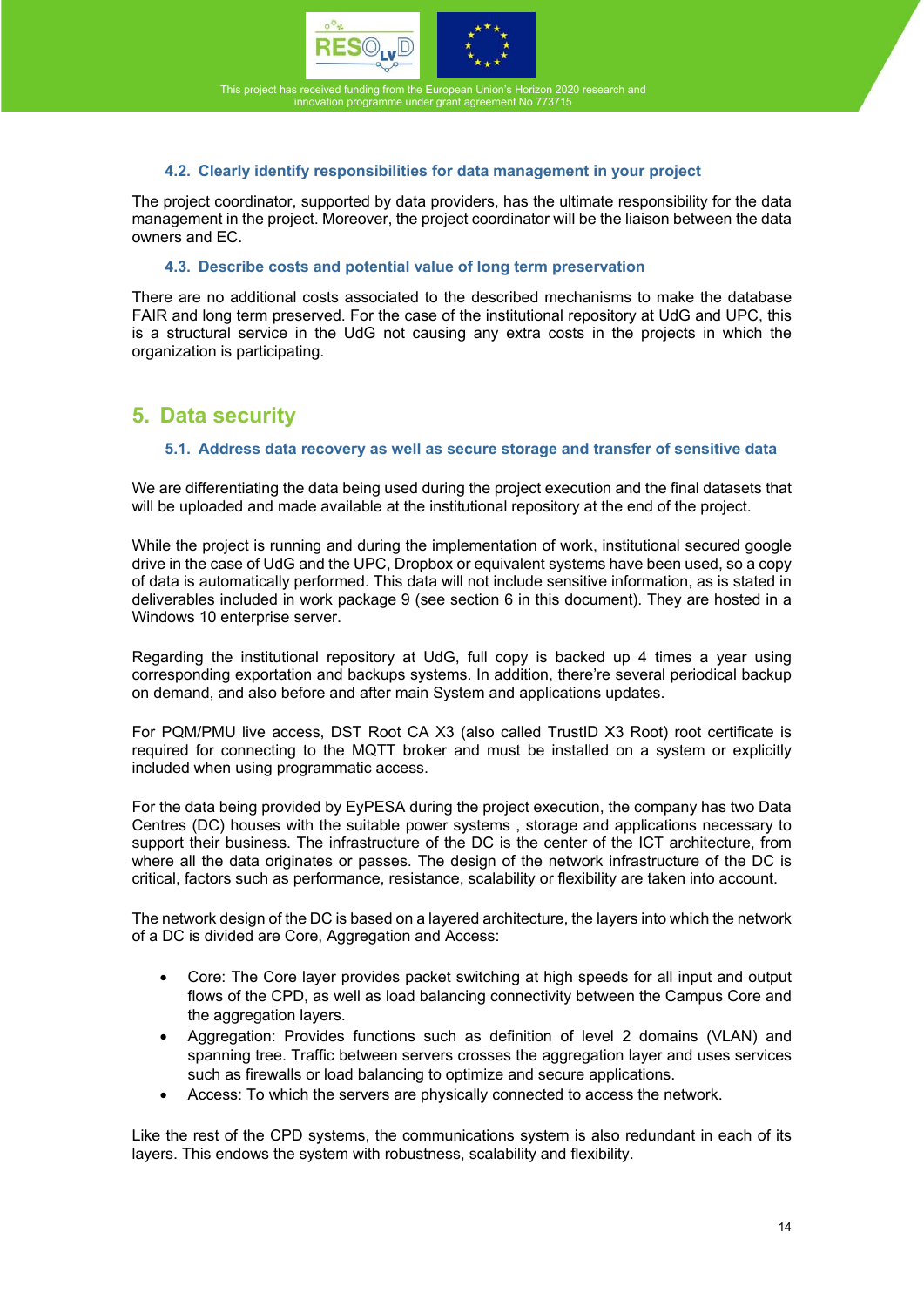



Estabanell has two DC in different locations with hot connection. In case that a DC fail, the data always are saved in two data bases.

### **6. Ethical aspects to be covered in the context of the ethics review, ethics section of DoA and ethics deliverables.**

The ethical aspects are related to the use of personal data and are already addressed in the project in the following deliverables, which have all (except D9.4 which is still pending to be evaluated), been approved by the EC:

- D9.1 (M1) to confirm that the ethical standards and guidelines of Horizon2020 are rigorously applied, regardless of the country in which the research is carried out.
- D9.2 (M1) to provide documents detailing secure data management procedures to guarantee ethics and privacy
- D9.3 (M3) to provide a document with EPESA authorization and conditions of use and manage the data.
- D9.4 (M19), detailing how ethics and privacy issues related to data management comply the EU legislation.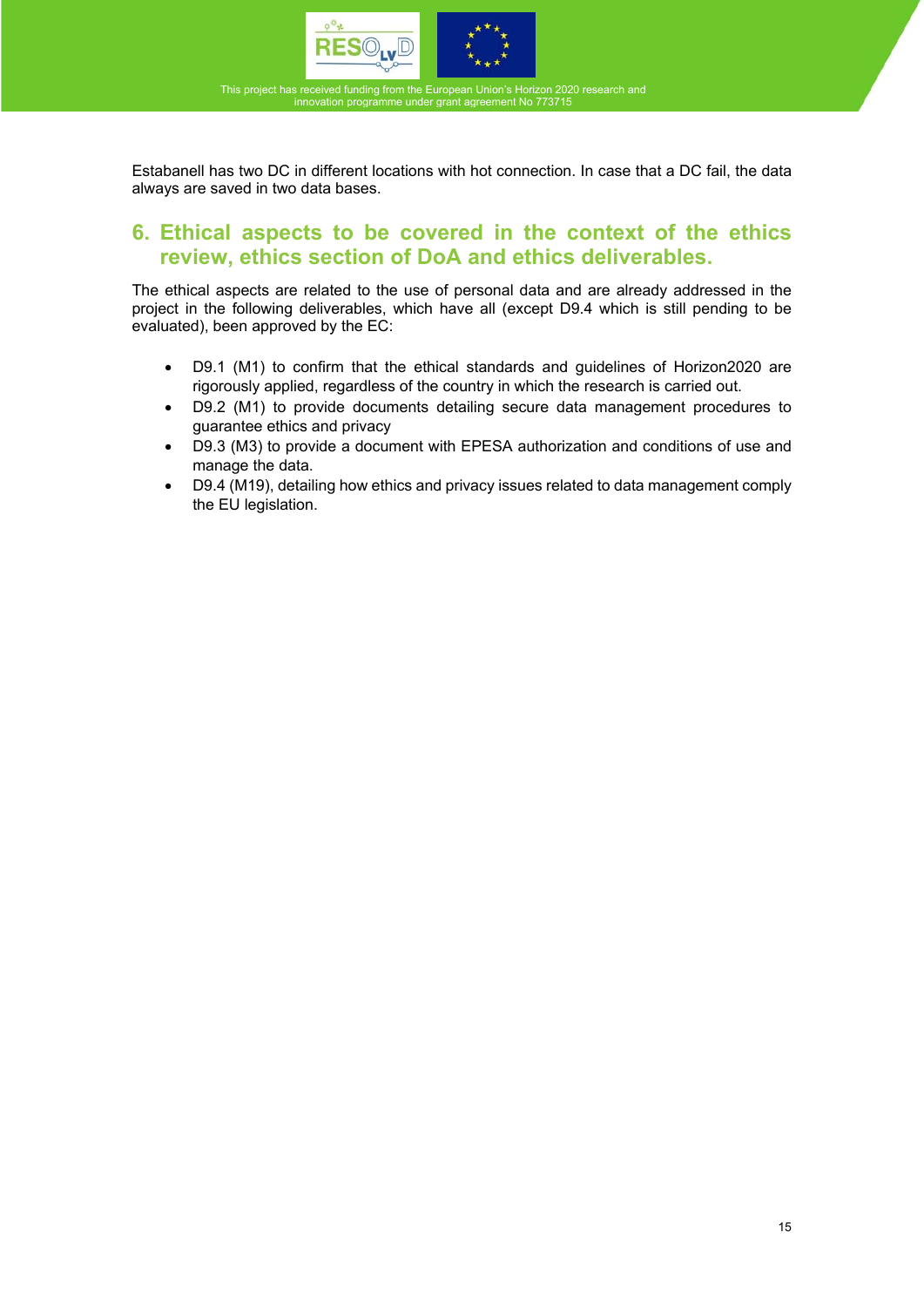

# **7. Data Sets**

The table below presents updated information proving the compliance of the project with Article 29 of the Grant Agreement. It contains information about the project publications and the research data needed to validate the results presented in the deposited scientific publications. Completed information about publications themselves are available in D7.6.

| Type of<br>scientific<br>publication                    | Title of the scientific<br>publication                                                                               | <b>DOI</b>                        | <b>Authors</b>                                                                          | Title of the<br>journal or<br>equivalent                                                    | Place of<br>publication | Year of<br>publicati review<br>on | Peer-      | Is/Will open<br>access<br>provided to<br>this<br>publication | Publication<br><b>Repository</b>          | <b>Dataset</b><br><b>Repository</b> |
|---------------------------------------------------------|----------------------------------------------------------------------------------------------------------------------|-----------------------------------|-----------------------------------------------------------------------------------------|---------------------------------------------------------------------------------------------|-------------------------|-----------------------------------|------------|--------------------------------------------------------------|-------------------------------------------|-------------------------------------|
| Publication in<br>Conference<br>proceeding/W<br>orkshop | Real-Time Connectivity   n/a<br>Capabilities of Cellular<br>Network for Smart Grid<br>Applications                   |                                   | Miha Smolnikar,<br>Marko Mihelin,<br>German Corrales<br>Madueno                         | <b>EuCNC 2018</b><br>conference                                                             | Ljubljana               | 2018                              | <b>YES</b> | n/a                                                          | n/a                                       | n/a                                 |
| Publication in<br>Conference<br>proceeding/W<br>orkshop | Reasoning on Adopting<br>OPC UA for an IoT-<br>Enhanced Smart<br>Energy System from a<br><b>Security Perspective</b> | 10.1109/C<br>BI.2018.10<br>060    | Stefan Marksteiner                                                                      | 2018 IEEE<br>20th<br>Conference on<br><b>Business</b><br>Informatics<br>(CBI)               | Vienna                  | 2018                              | <b>YES</b> | Yes - Green<br><b>OA</b>                                     | n/a                                       | n/a                                 |
| Publication in<br>Conference<br>proceeding/W<br>orkshop | Novel power<br>electronics and used<br>EV batteries in grid<br>optimisation                                          | g/10.5281/<br>zenodo.32<br>05125  | http://doi.or Francisco Díaz-<br>González                                               | <b>INVADE Black</b><br>Sea 2018<br>Workshop                                                 | Varna                   | 2018                              | <b>NO</b>  | n/a                                                          | n/a                                       | n/a                                 |
| Publication in<br>Conference<br>proceeding/W<br>orkshop | Low Voltage Grid<br><b>Operation Scheduling</b><br>with Uncertainties                                                | g<br>8-3-030-<br>20055-<br>$8-47$ | http://doi.or Albert Ferrer,<br>Ferran Torrent-<br>10.1007/97 Fontbona, Joan<br>Colomer | SOCO-<br>International<br>Conference on<br>Soft<br>Computing<br>Models in<br>Industrial and | Sevilla                 | 2019                              | <b>YES</b> | Yes- Green<br><b>OA</b>                                      | http://hdl.handl<br>e.net/10256/1<br>6678 | Confidential                        |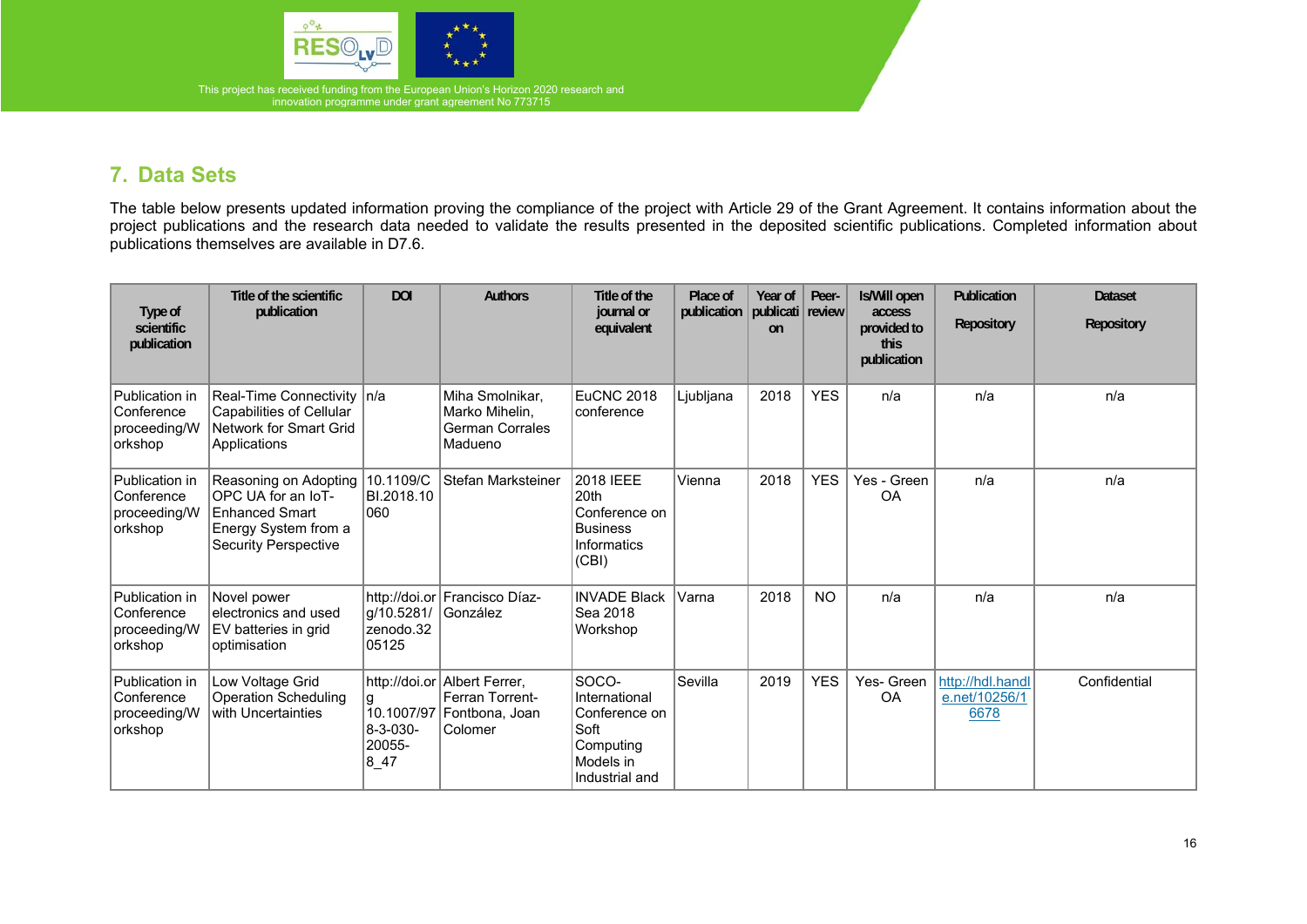

|                                                           |                                                                                                                                          |                                        |                                                                                                                                                            | Environmental<br>Applications                                                                                                                                            |        |      |            |                        |                                                                  |                                                  |
|-----------------------------------------------------------|------------------------------------------------------------------------------------------------------------------------------------------|----------------------------------------|------------------------------------------------------------------------------------------------------------------------------------------------------------|--------------------------------------------------------------------------------------------------------------------------------------------------------------------------|--------|------|------------|------------------------|------------------------------------------------------------------|--------------------------------------------------|
| Publication in<br>Conference<br>proceeding/W<br>orkshop   | Methodology for the<br>sizing of a hybrid<br>energy storage system<br>in low voltage<br>distribution grids                               | 10.1109/M<br>PS.2019.8<br>759696       | Francesc Girbau-<br>Llistuella, Francisco<br>Díaz-González,<br>Andreas Sumper,<br>Mònica Aragüés-<br>Penalba, Luisa<br>Candido, Ramon<br>Gallart-Fernandez | A: International Cluj-<br>Conference on<br>Modern Power<br>Systems.<br>"Proceedings<br>of 2019 8th<br>International<br>Conference on<br>Modern Power<br>Systems<br>(MPS) | Napoca | 2019 | <b>YES</b> | Yes                    | https://doi.org/<br>10.5281/zenod<br>0.3240014                   | https://upcommons.upc.<br>edu/handle/2117/337124 |
| Publication in<br>Conference<br>proceeding/W<br>orkshop   | Resolvd - renewable<br>penetration levered by<br>efficient low voltage<br>distribution grids.<br>Specifications and use<br>case analysis | http://dx.do<br>i.org/10.34<br>890/888 | Joaquim Melendez,<br>Isidoros Kokos.<br>Heidi Tuiskula,<br>Andreas Sumper,<br>Stefan Marksteiner.<br>Ramon Gallart,<br>Ferran Torrent                      | 25th CIRED<br>2019                                                                                                                                                       | Madrid | 2019 | <b>YES</b> | Yes-Green<br><b>OA</b> | http://hdl.handl<br>e.net/10256/1<br>6683                        | n/a                                              |
| Publication in<br>Conference<br>proceeding/W<br>orkshop   | Impact of batteries in<br>the hosting capacity of<br>a grid with photovoltaic<br>deneration                                              | i.org/10.34<br>890/940                 | http://dx.do Marc Cañigueral,<br>Joaquim<br>Meléndez, Joaquim<br>Meléndez                                                                                  | CIRED,<br>International<br>Conference on<br>Electricity<br><b>Distribution</b>                                                                                           | Madrid | 2019 | <b>YES</b> | Yes                    | http://hdl.handl<br>e.net/10256/1<br>6682                        | 10.34810/data19                                  |
| Paper in<br>Proceedings<br>lof<br>Conference/W<br>orkshop | Identification and<br>validation of new<br>business models for<br><b>DSO business</b><br>environment using<br>business mod               | i.org/10.34<br>890/947                 | http://dx.do Heidi Tuiskula,<br>Sanket Puranik,<br>Iliana Ilieva,<br>Christian Kunze                                                                       | The 25th<br>linternational<br>conference<br>and exhibition<br>on electricity<br>distribution                                                                             | Madrid | 2019 | <b>YES</b> | Yes                    | https://cired-<br>repository.org/<br>handle/20.500.<br>12455/725 | n/a                                              |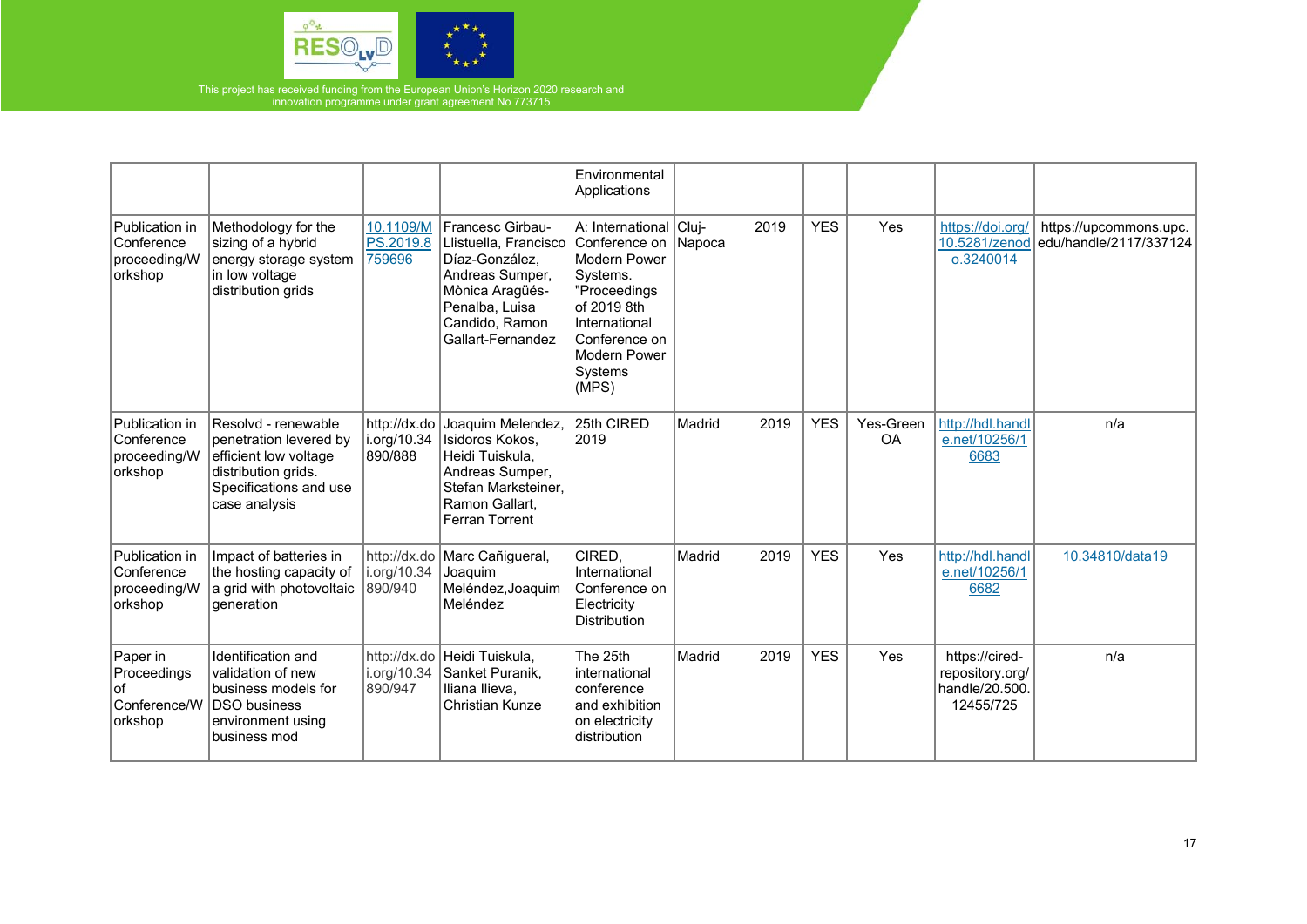

| Publication in<br>Conference<br>proceeding/W<br>orkshop | Detection of Voltage<br>Fluctuations in Low-<br><b>Voltage Power</b><br><b>Distribution Networks</b><br>with Principal<br><b>Component Analysis</b> |                                                        | Laiz Souto, Ferran<br>Torrent, Sergio<br>Herraiz, Joaquim<br>Melendez                                                                | <b>PAC World</b><br>Conference                                                                                             | Glasgow                                                  | 2019          | <b>YES</b> | Yes-Green<br>OA        | http://hdl.handl<br>e.net/10256/1<br>6568 | Confidential data |
|---------------------------------------------------------|-----------------------------------------------------------------------------------------------------------------------------------------------------|--------------------------------------------------------|--------------------------------------------------------------------------------------------------------------------------------------|----------------------------------------------------------------------------------------------------------------------------|----------------------------------------------------------|---------------|------------|------------------------|-------------------------------------------|-------------------|
| Article in<br>Journal                                   | Cyber security<br>requirements<br>engineering for low-<br>voltage distribution<br>smart grid architectures<br>using threat modeling                 | https://doi.<br>org/10.101<br>6/j.jisa.201<br>9.102389 | Stefan Marksteiner,<br>Heribert Vallant, Kai   Information<br>Nahrgang                                                               | Journal of<br>Security and<br>Applications                                                                                 | Elsevier                                                 | 2019          | <b>YES</b> | Yes                    | n/a                                       | n/a               |
| Publication in<br>Conference<br>proceeding/W<br>orkshop | A power sharing<br>algorithm for a hybrid<br>energy storage system<br>based on batteries                                                            | 10.1109/IS<br>GTEurope.<br>2019.8905<br>502            | Francisco Díaz-<br>González, Mònica<br>Aragüés-Peñalba,<br>Francesc Girbau-<br>Llistuella, Marc<br>Llonch-Masachs,<br>Andreas Sumper | Proceedings of Bucharest<br><b>ISGT</b><br>Conference                                                                      |                                                          | 2019          | <b>YES</b> | Yes                    |                                           |                   |
| Publication in<br>Conference<br>proceeding/W<br>orkshop | Proyecto RESOLVD:<br>Penetración de<br>renovables apalancada<br>por redes de baja<br>tensión eficientes                                             | http://hdl.<br>handle.net<br>/10256/178<br>31          | Joaquim Meléndez                                                                                                                     | Proyecto<br>RESOLVD:<br>Penetración de cions del<br>renovables<br>apalancada<br>por redes de<br>baja tensión<br>eficientes | Libro de<br>Comunica<br>V١<br>Congreso<br>smart<br>Grids | 2019          | <b>NO</b>  | Yes-Green<br><b>OA</b> | http://hdl.handl<br>e.net/10256/1<br>7831 | n/a               |
| Article in<br>Journal                                   | <b>Statistical Detectability</b><br>of Power System<br><b>Transients Gathered by</b><br>Multiple PMUs                                               |                                                        | L. Souto, S.<br>Herraiz, J.<br>Meléndez                                                                                              | Statistical<br>Detectability of<br>Power System<br>Transients                                                              |                                                          | Submitt<br>ed | <b>YES</b> | n/a                    | n/a                                       | n/a               |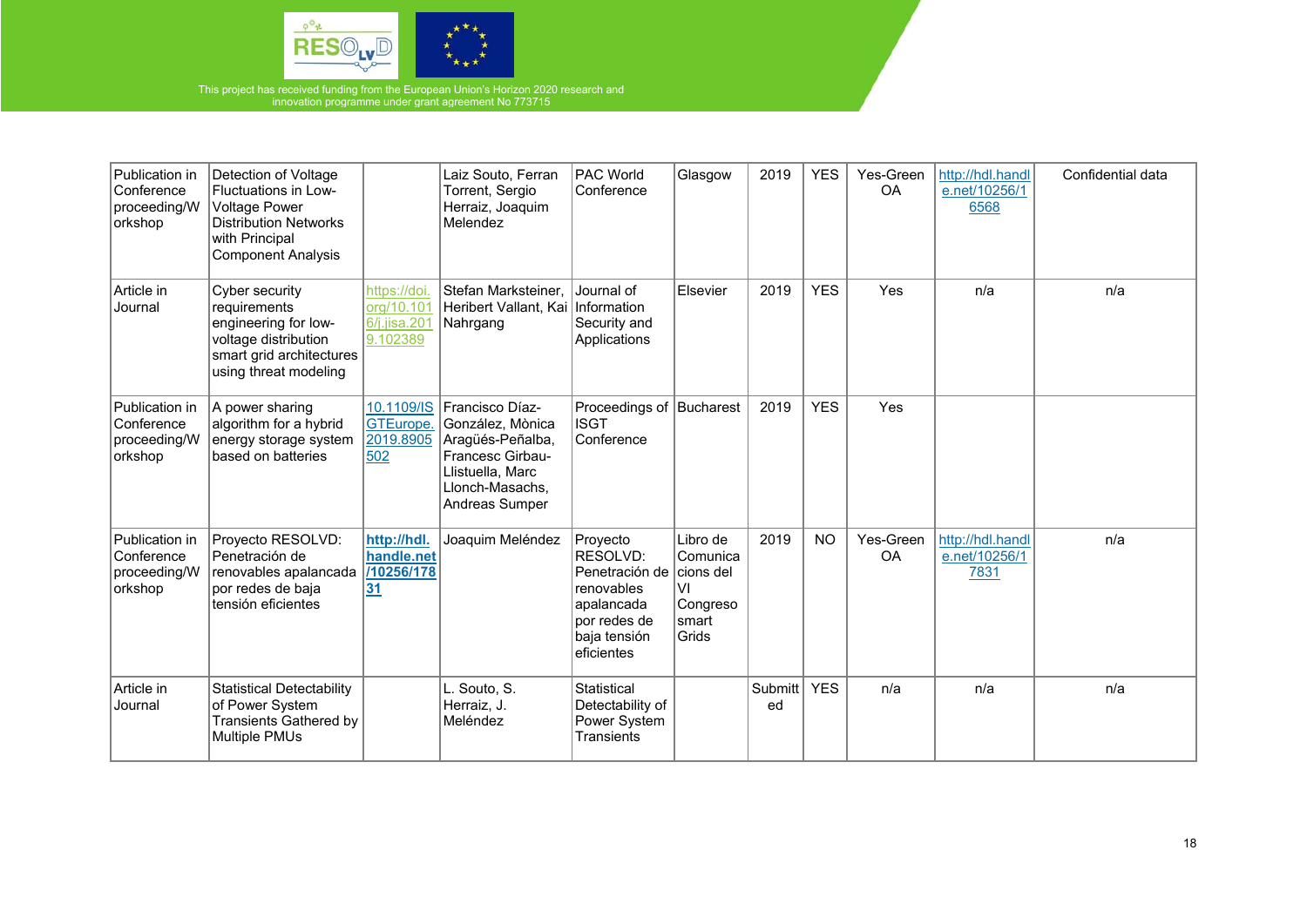

|                                                         |                                                                                                                                             |                                                         |                                                                                                                        | Gathered by<br>Multiple PMUs                                                                                                            |                                                                                          |      |            |                  |                                           |                               |
|---------------------------------------------------------|---------------------------------------------------------------------------------------------------------------------------------------------|---------------------------------------------------------|------------------------------------------------------------------------------------------------------------------------|-----------------------------------------------------------------------------------------------------------------------------------------|------------------------------------------------------------------------------------------|------|------------|------------------|-------------------------------------------|-------------------------------|
| Article in<br>Journal                                   | A comparison of power<br>conversion systems for<br>modular battery-based<br>energy storage<br>systems                                       | 10.1109/A<br>CCESS.20<br>20.297241                      | Francisco Díaz-<br>González ; Daniel<br>Heredero-Peris:<br>Marc Pages;<br>Eduardo Prieto-<br>Araujo; Andreas<br>Sumper | <b>IEEE Access</b>                                                                                                                      | <b>IEEE</b><br>Xplore                                                                    | 2020 | <b>YES</b> | Yes - Gold<br>OA | n/a                                       | n/a                           |
| Publication in<br>Conference<br>proceeding/W<br>orkshop | Fault Location in Low<br><b>Voltage Smart Grids</b><br><b>Based on Similarity</b><br>Criteria in the Principal<br><b>Component Subspace</b> | 10.1109/IS<br>GT45199.2<br>020.90877<br>107             | L. Souto, S.<br>Herraiz, J.<br>Meléndez                                                                                | <b>Fault Location</b><br>in Low Voltage<br><b>Smart Grids</b><br>Based on<br>Similarity<br>Criteria in the<br>Principal<br>Component Su | <b>USA</b>                                                                               | 2020 | <b>YES</b> | Yes- Green<br>OA | http://hdl.handl<br>e.net/10256/1<br>7787 | Confidential data             |
| Article in<br>Journal                                   | Monitoring of Low<br>Voltage Grids with<br>Multilayer Principal<br><b>Component Analysis</b>                                                | https://doi.<br>org/10.101<br>6/j.ijepes.2<br>020.10647 | L. Souto, J.<br>Meléndez, S.<br>Herraiz                                                                                | Monitoring of<br>Low Voltage<br>Grids with<br>Multilayer<br>Principal<br>Component<br>Analysis                                          | The<br>Internation<br>al Journal<br>$ $ of<br>Electrical<br>Power &<br>Energy<br>Systems | 2021 | <b>YES</b> | Yes-Gold         | http://hdl.handl<br>e.net/10256/1<br>8471 | OpenLV<br>(Confidential data) |
| Article in<br>Journal                                   | Proving a Concept of<br>Flexible Under-<br>Frequency Load<br>Shedding with<br>Hardware-in-the-Loop<br>Testing                               | https://doi.<br>org/10.339<br>0/en13143<br>607          | Denis Sodin, Rajne<br>Ilievska, Andrej<br>Čampa , Miha<br>Smolnikar, Urban<br>Rudez                                    | Energies 2020                                                                                                                           | Energies                                                                                 | 2020 | <b>YES</b> | Yes              | n/a                                       | n/a                           |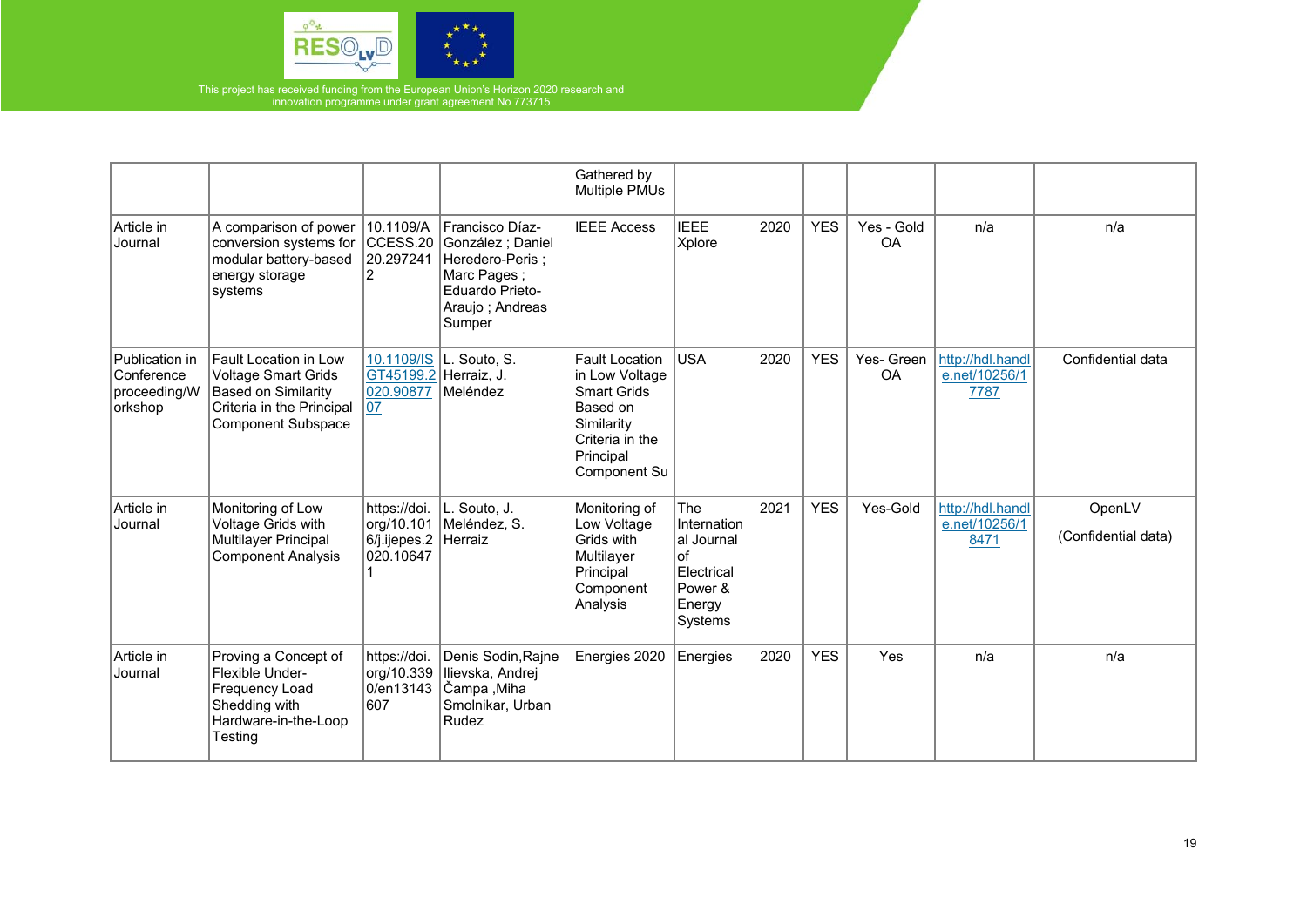

| Article in<br>Journal                                   | <b>Advanced Distribution</b><br>Measurement<br><b>Technologies and Data</b><br><b>Applications for Smart</b><br>Grids: A Review                           | 13143730                                                      | 10.3390/en Antonio E. Saldaña- Energies<br>González, Andreas<br>Sumper, Mònica<br>Aragüés-Peñalba<br>and Miha Smolnikar |                                                                                                                                                |                                       | 2020 | <b>YES</b> | Yes - Gold<br><b>OA</b> | n/a                                       | n/a                                              |
|---------------------------------------------------------|-----------------------------------------------------------------------------------------------------------------------------------------------------------|---------------------------------------------------------------|-------------------------------------------------------------------------------------------------------------------------|------------------------------------------------------------------------------------------------------------------------------------------------|---------------------------------------|------|------------|-------------------------|-------------------------------------------|--------------------------------------------------|
| Publication in<br>Conference<br>proceeding/W<br>orkshop | Comparison of<br>Principal Component<br>Analysis Techniques<br>for PMU Data Event<br>Detection                                                            |                                                               | L. Souto, S.<br>Herraiz, J.<br>Meléndez                                                                                 | Comparison of<br>Principal<br>Component<br>Analysis<br>Techniques for<br><b>PMU Data</b><br>Event<br>Detection                                 | Montreal-<br>Canada                   | 2020 | <b>YES</b> | Yes- Green<br><b>OA</b> | http://hdl.handl<br>e.net/10256/1<br>8472 | https://www.nrel.gov/doc<br>s/fy15osti/61664.pdf |
| Publication in<br>Conference<br>proceeding/W<br>orkshop | <b>Fault Location in Power</b><br><b>Distribution Networks</b><br>using Arbitrary<br>Similarity Criteria in the<br><b>Principal Component</b><br>Subspace | Doi.org/10.<br>1109/SEG<br>E49949.20<br>20.918202<br>Ι9       | L. Souto, J.<br>Meléndez, S.<br><b>Herraiz</b>                                                                          | <b>Fault Location</b><br>in Low Voltage Canada<br><b>Smart Grids</b><br>Based on<br>Arbitrary<br>Similarity<br>Criteria in the<br>Principal Co | Oshawa,                               | 2020 | <b>YES</b> | Yes- Green<br>OA        | http://hdl.handl<br>e.net/10256/1<br>8573 | Confidential data                                |
| Publication in<br>Conference<br>proceeding/W<br>orkshop | Performance<br>Comparison of<br><b>Quantitative Methods</b><br>for PMU Data Event<br>Detection with Noisy<br>Data                                         | 10.1109/IS<br>GT-<br>Europe472 Herraiz<br>91.2020.92<br>48826 | L. Souto, J.<br>Meléndez, S.                                                                                            | Performance<br>Comparison of Hague,<br>Quantitative<br>Methods for<br>PMU Data<br>Event<br>Detection with<br>Noisy Data                        | The<br><b>The</b><br>Netherlan<br>lds | 2020 | <b>YES</b> | Yes- Green<br>OA        | http://hdl.handl<br>e.net/10256/1<br>8570 | https://www.nrel.gov/doc<br>s/fy15osti/61664.pdf |
| Article in<br>Journal                                   | Threat Modelling and<br>beyond - novel<br>approaches to cyber                                                                                             |                                                               | <b>JR</b>                                                                                                               | Cybersecurity<br>and Privacy-<br>Preserving in                                                                                                 | 2021                                  | 2021 | <b>YES</b> | Yes                     | n/a                                       | n/a                                              |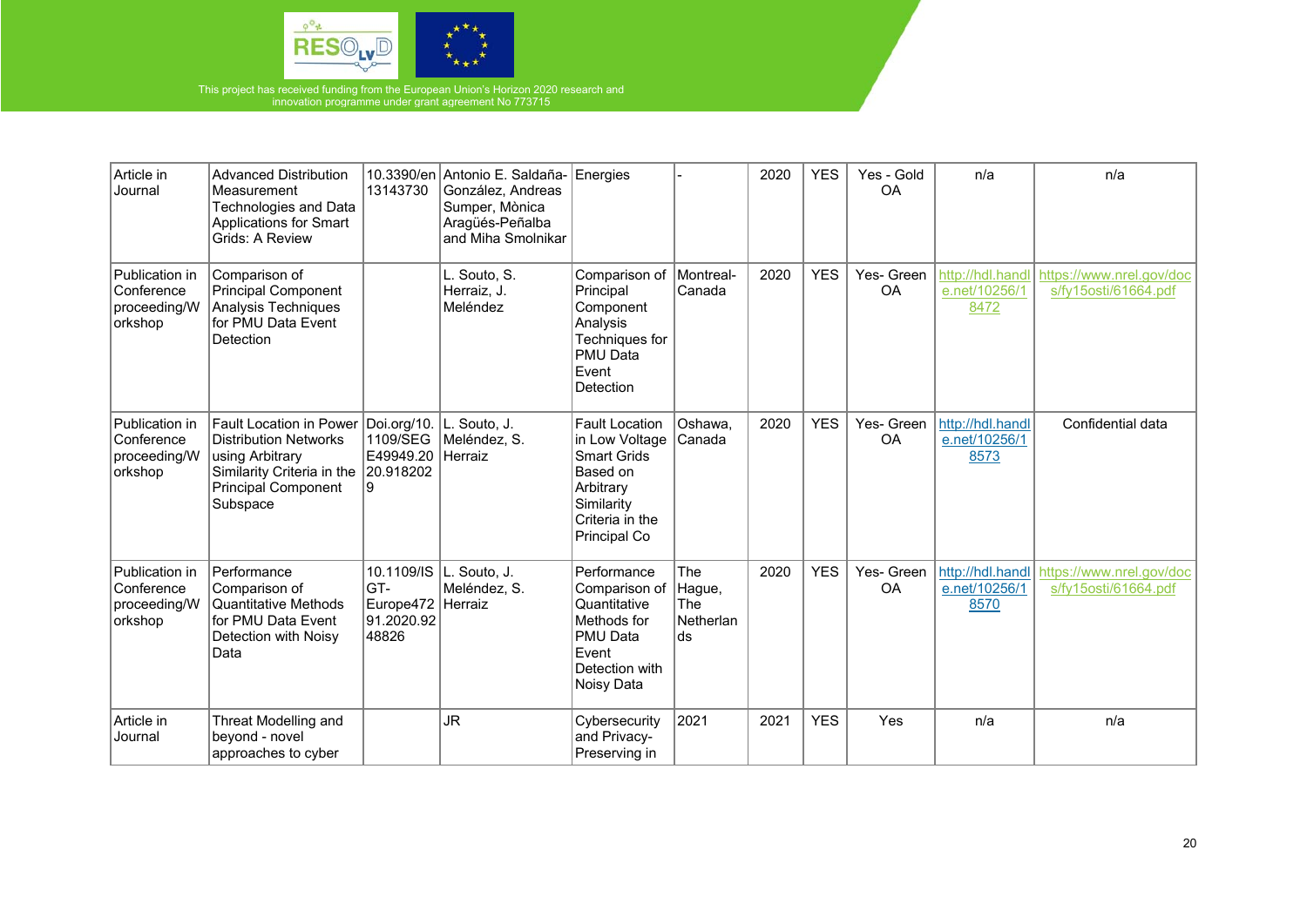

|                                                         | secure the smart<br>energy system                                                                                                                 |                                                                        |                                                                                                            | Modern Smart<br>Grid                                                                                                                   |                       |      |            |                         |                                           |                                                                                |
|---------------------------------------------------------|---------------------------------------------------------------------------------------------------------------------------------------------------|------------------------------------------------------------------------|------------------------------------------------------------------------------------------------------------|----------------------------------------------------------------------------------------------------------------------------------------|-----------------------|------|------------|-------------------------|-------------------------------------------|--------------------------------------------------------------------------------|
| Publication in<br>Conference<br>proceeding/W<br>orkshop | Overhead versus<br>Underground:<br>Designing Power Lines<br>for Resilient, Cost-<br><b>Effective Distribution</b><br>Networks under<br>Windstorms | 10.1109/R<br>WS50334.<br>2020.9241<br>269                              | L. Souto and S.<br>Santoso                                                                                 | Overhead<br>versus<br>Underground:<br>Designing<br><b>Power Lines</b><br>for Resilient,<br>Cost-Effective<br>Distribution<br>Networ    | Salt Lake<br> City    | 2020 | <b>YES</b> | Yes- Green<br>OA        | http://hdl.handl<br>e.net/10256/1<br>8579 | Confidential data.                                                             |
| Publication in<br>Conference<br>proceeding/W<br>orkshop | Fault Behavior of<br><b>Power Distribution</b><br>Networks with<br><b>Distributed Generation</b><br>and Uncertainties                             |                                                                        | L. Souto                                                                                                   | <b>Fault Behavior</b><br>of Power<br><b>Distribution</b><br>Networks with<br><b>Distributed</b><br>Generation<br>land<br>Uncertainties | Montevide<br>о.       | 2020 | <b>YES</b> | Yes- Green<br><b>OA</b> | http://hdl.handl<br>e.net/10256/1<br>8572 | http://svn.code.sf.net/p/el<br>ectricdss/code/trunk/Dist<br>rib/IEEETestCases/ |
| Publication in<br>Conference<br>proceeding/W<br>orkshop | <b>Evaluation of Power</b><br><b>System Resilience</b><br>Enhancements in Low-<br>Income Neighborhoods                                            | https://doi.<br>org.10.110 Santoso<br>9/TDLA476<br>68.2020.93<br>26216 | L. Souto and S.                                                                                            | Evaluation of<br>Power System<br>Resilience<br>Enhancements<br>in Low-Income<br>Neighborhoods                                          | Montevide<br> o, 2020 | 2020 | <b>YES</b> | Yes- Green<br>OA        | http://hdl.handl<br>e.net/10256/1<br>8571 | n/a                                                                            |
| Peer reviewed<br>Application                            | Analytical Dead-Band<br>Compensation for ZCS<br>Modulation Applied to<br>Hybrid Si-SiC Dual<br>Active Bridge                                      | https://doi.<br>org/10.582<br>$1/data-$<br>$2117 -$<br>337041-1.       | Macià Capó-<br>Lliteras, Daniel<br>Heredero-Peris,<br>Francisco Díaz-<br>González, Marc<br>Llonch-Masachs, | https://ieeexplo<br>re.ieee.org/sta<br>mp/stamp.jsp?t<br>p=&arnumber=<br>9211392<br><b>IEEE</b> access                                 |                       | 2020 | <b>YES</b> | Yes- Green<br>OA        | n/a                                       | https://upcommons.upc.<br>edu/handle/2117/337041                               |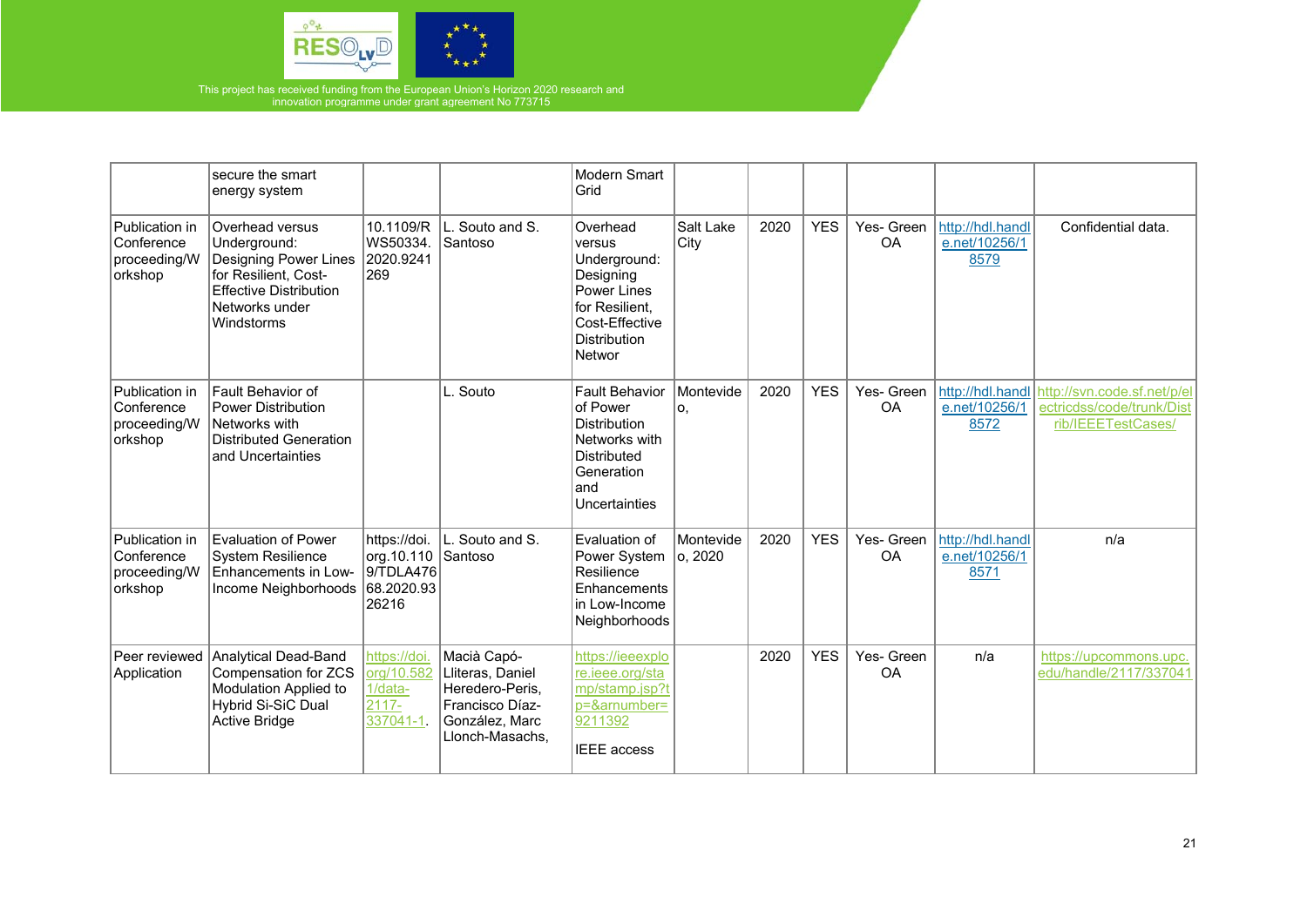

|                       |                                                                                                                                     | <b>Daniel Montesinos-</b><br>Miracle                                                             |          |               |            |     |     |     |
|-----------------------|-------------------------------------------------------------------------------------------------------------------------------------|--------------------------------------------------------------------------------------------------|----------|---------------|------------|-----|-----|-----|
| Article in<br>Journal | Day-ahead scheduling<br>of controllable switches<br>and Energy storgage<br>for optimal power flow<br>considerin forecast<br>lerrors | Albert Ferrer,<br>Ferran Torrent-<br>Fontbona, Joan<br>Colomer                                   | Energies | Submitt<br>ed | <b>Yes</b> |     | n/a | n/a |
| Article in<br>Journal | Advanced edge-cloud<br>computing framework<br>for automated PMU-<br>based fault localization<br>lin distribution networks           | Denis Sodin, Urban   MDPI Applied<br>Rudež, Marko<br>Mihelin, Miha<br>Smolnikar, Andrej<br>Campa | Sciences | 2021          | <b>Yes</b> | Yes | n/a | n/a |

Table 2 Data sets used in RESOLVD publications (n/a: Not applicable)